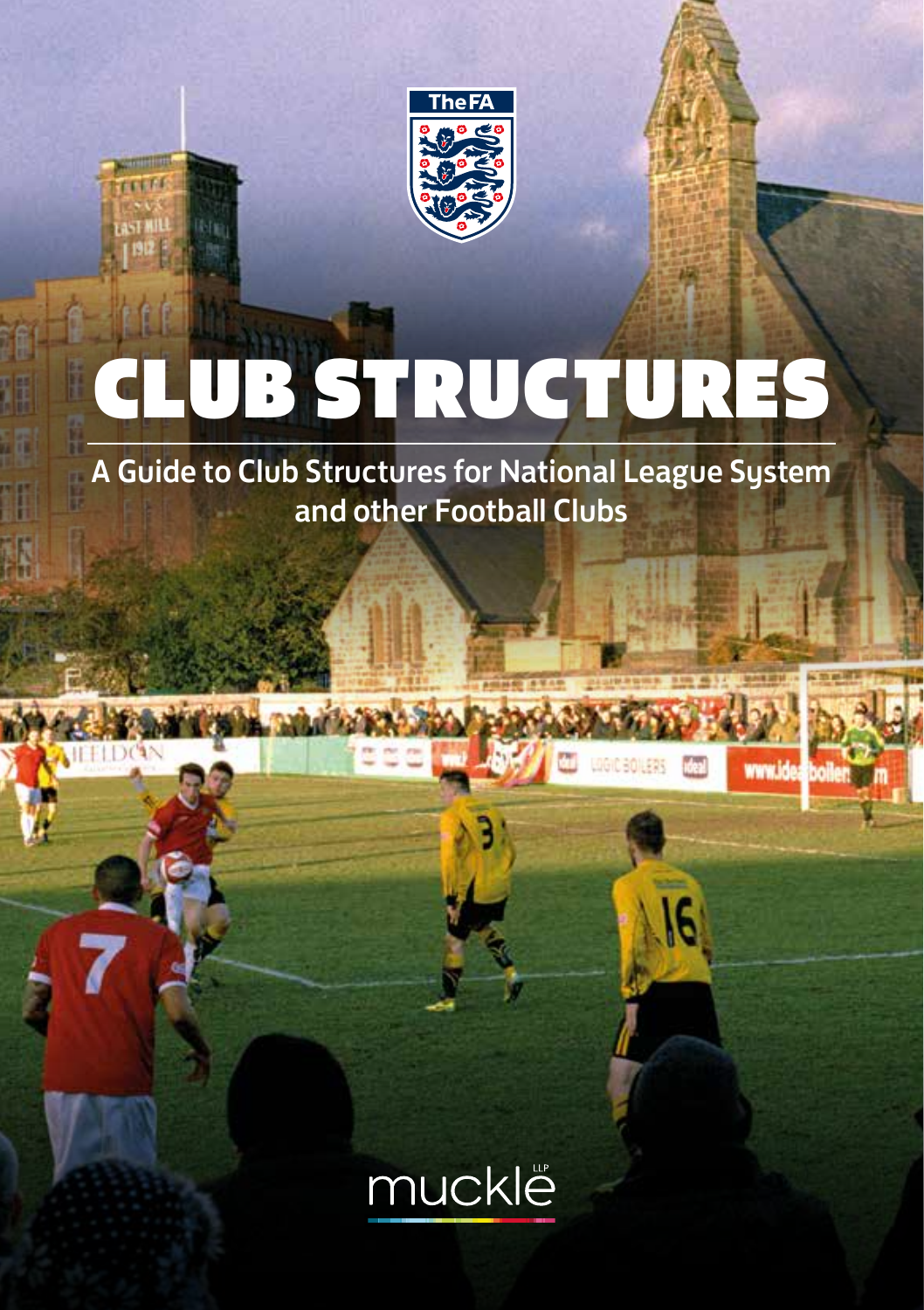

### CONTEN

| 1.                                                                                    | Introduction                                                        |                                |    |  |
|---------------------------------------------------------------------------------------|---------------------------------------------------------------------|--------------------------------|----|--|
| 2.                                                                                    |                                                                     | Club Structures                |    |  |
|                                                                                       | 2.1                                                                 | Unincorporated Associations    | 6  |  |
|                                                                                       | 2.2                                                                 | Companies Limited by Guarantee | 8  |  |
| 3.                                                                                    | Other Incorporated Club Structures<br>10                            |                                |    |  |
| Special Tax Status<br>4.                                                              |                                                                     |                                |    |  |
|                                                                                       | 4.1                                                                 | Community Amateur Sports Clubs | 18 |  |
|                                                                                       | 4.2                                                                 | Charities                      | 21 |  |
| 5.                                                                                    | 23<br>Summary                                                       |                                |    |  |
| 6.                                                                                    | 24<br>Incorporation Step by Step                                    |                                |    |  |
| 7.                                                                                    | Management                                                          |                                |    |  |
| 8.                                                                                    | General Meetings and notification of decision to stakeholders<br>28 |                                |    |  |
| 9.                                                                                    | Transfer of assets and liabilities<br>30                            |                                |    |  |
| 10.                                                                                   | <b>Taxation Clearances</b>                                          |                                |    |  |
| Appendix 1 – Step by Step Incorporation                                               |                                                                     |                                |    |  |
| Appendix 2 – FA Rule 2.9 (Transfer of Membership)                                     |                                                                     |                                |    |  |
| Appendix $3 - FA$ Rule I $2(b)(c)$ (Provisions relating to Clubs)                     |                                                                     |                                |    |  |
| Appendix 4 – Suggested FA Club Rules (Unincorporated Association)<br>40               |                                                                     |                                |    |  |
| Appendix 5 - Case Study 1: Incorporation of Montagu and North Fenham Boys Club<br>44  |                                                                     |                                |    |  |
| Appendix 6 - Case Study 2: Charitable Status of Leatherhead Youth Football Club<br>46 |                                                                     |                                |    |  |

This Guide has been prepared by The Football Association Limited.

© The Football Association Limited 2015. All rights reserved.

Reproduction of any material from this publication is permissible only when attributed to The Football Association.

Original content prepared for The Football Association Limited by its professional advisers, Charles Russell LLP, as amended by Muckle LLP. This Guide has been prepared in order to illustrate and comment in general terms only on the law and practice relating to club structures as at April 2015. However, please note that the subject matter covered is in no way exhaustive and the material does not stand on its own nor is it intended to be relied upon as a substitute for obtaining specific legal advice. Each club's individual circumstances will differ. The information contained in this publication is given in good faith but any liability of The Football Association Limited or its professional advisers (including their respective members or employees) to you or any third party which may arise out of the reliance by you or any other party of the contents of this publication is hereby excluded to the fullest extent permitted by law. The Football Association Limited and its professional advisers accept no duty of care or liability for any loss occasioned, whether caused by negligence or otherwise, to any person acting or refraining from actions as a result of any material in this publication. We would strongly recommend that you consult professional advisers on specific issues before acting or refraining from action on any of the contents of this publication.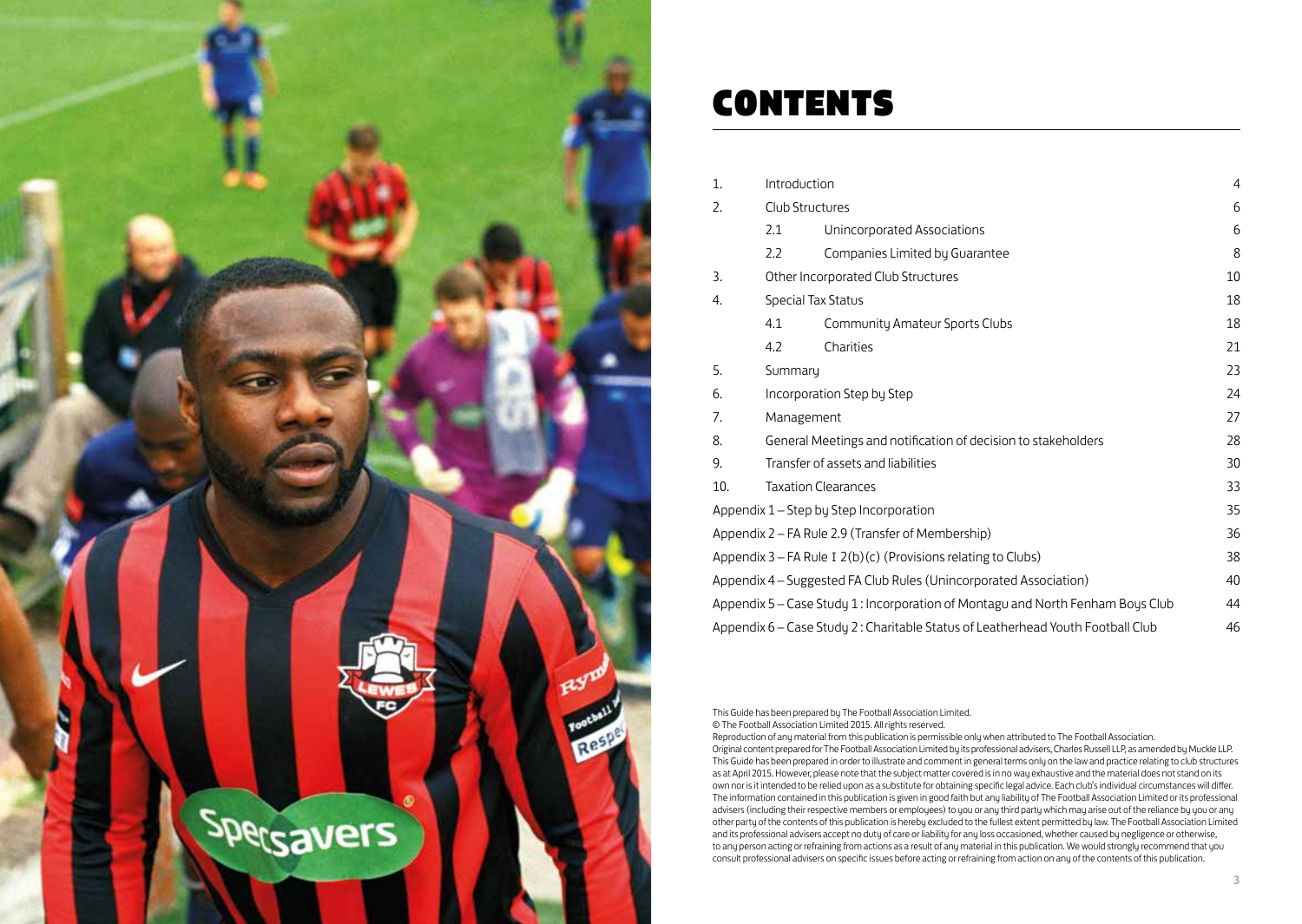## 1. Introduction

Each club is different. At The FA, we recognise that, but we also see the tangible benefits that can be gained by clubs from our sharing of knowledge and best practice across the football sector. This Guide therefore addresses the different tupes of legal structure and tax status which a club can adopt.

The FA operates a free legal Helpline for the benefit of over 7,500 Charter Standard Clubs and 350 Leagues; all National League System clubs and leagues, and clubs in the women's football pyramid; so if there is any issue on which you need further assistance after reading this Guide, specialist help is available free of charge by calling **0191 211 7799** or by sending an email to: **CSLegalHelp@TheFA.com**

This Guide has been prepared in response to requests by clubs using the Helpline for basic guidance in relation to the governance and operation of their club. What types of legal structure can a club adopt? What difference does a club's tax status make? Could I be held personally liable if I accept a position on the Management Committee?

These are all common questions which we believe merit straightforward answers in plain English. This Guide weighs up some of the commonly recognised advantages and disadvantages of each type of structure which a club could adopt. It also sets out in broad terms what a club should do 'step by step' if it wishes to set itself up as, or convert into, a limited company (a process known as 'incorporation').

The FA does not have any set rules or requirements which specify that a club must be one legal form or another, except it cannot be a sole trader. It is a matter for each club to determine the most appropriate legal form which is best for the club based on its own circumstances. We strongly recommend that a club seeks independent legal and tax advice in relation to both the legal structure and tax status which it should adopt, as well as the necessary steps to be taken.

Before making any changes to its legal structure, the club should also give prior notice to The FA, (and the league and County FA in which its membership resides), in relation to the application of football's rules.

The FA works with law firm, Muckle LLP, in delivering the free Helpline and has sought their input in preparing this Guide. Muckle LLP's sports team has advised clubs from grassroots to the top of the professional game on these issues, including over two thirds of the 92 professional clubs in the football league. If you are considering the incorporation of your club, Muckle LLP has prepared a suite of template documents necessary to set up the company and acquire the assets of the existing club which you can access via the Helpline for a fixed price.

Further information on legal structure and tax status is available for clubs free at

http://www.muckle-llp.com/what-we-do/sports/ county-fa-and-chartered-standard-clubs/

Alternatively, if you think you may need more bespoke advice on the options available to your club, please contact:

#### **John Devine**

Direct line: 0191211 7905 Email: john.devine@muckle-llp.com

#### **Chris Hook**

Direct line: 0191 211 7929 Email: chris.hook@muckle-llp.com

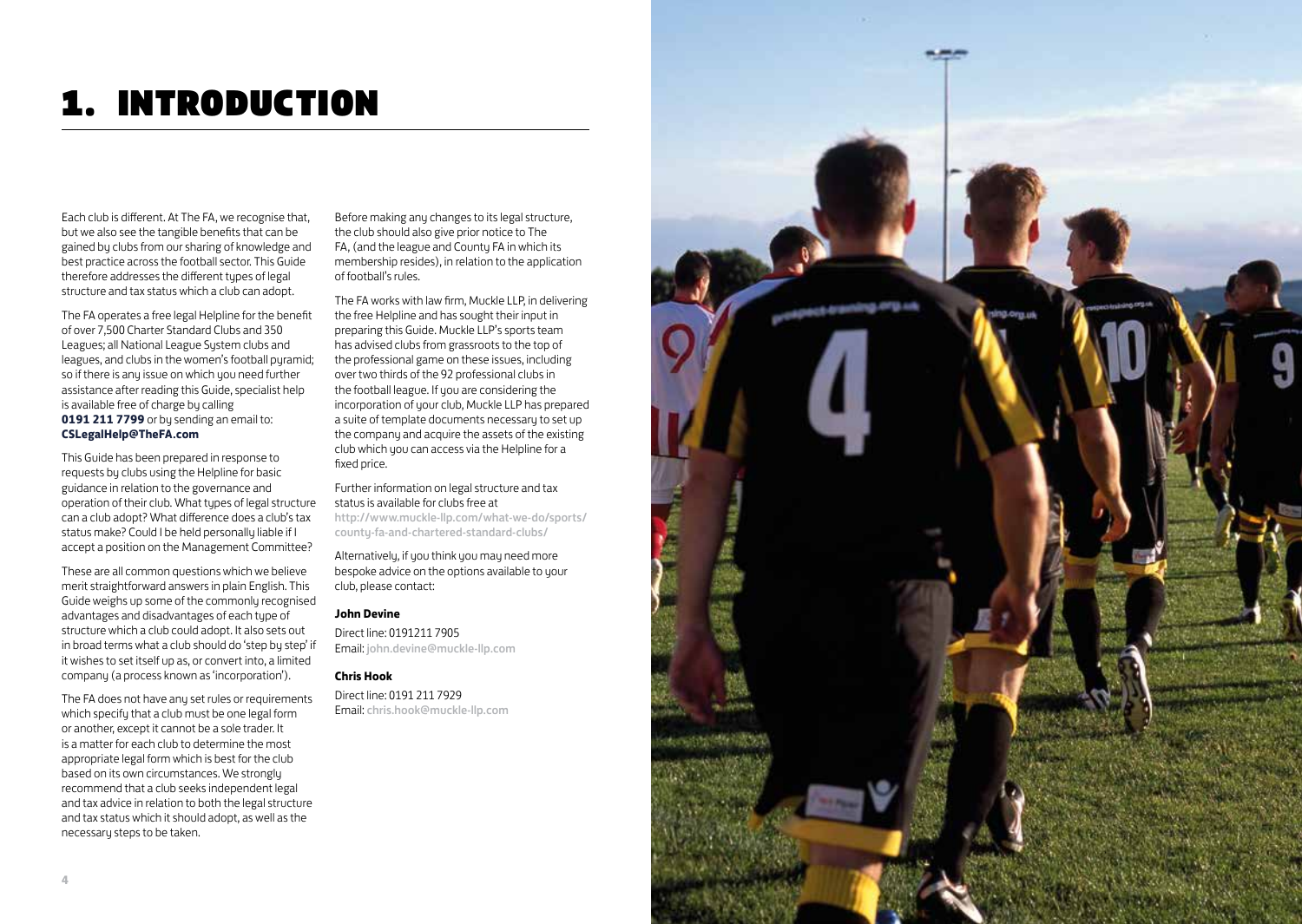## **2. CLUB STRUCTURES** 2.1.3 Disadvantages

It is up to each club which structure it chooses to adopt. The FA does not prescribe or specify a required format, other than it cannot be a sole trader.

It is also important to distinguish your club's legal structure (i.e. what legal entity it is and how it is constituted) from its tax status (i.e. how it is recognised by HMRC for tax purposes, the most common forms of special tax status for clubs being either Community Amateur Sports Club (CASC) or registered charity).

Football clubs can take one of several different legal structures, the most common of which are:

- 1. unincorporated association;
- 2. private company limited by guarantee;
- 3. private company limited by shares:
- 4. community interest company (CIC) (which can either be limited by guarantee or shares);
- 5. registered society (which can either be a Co-operative or a Community Benefit Society).

### **2.1 Unincorporated Associations**

#### **2.1.1 Introduction**

This is the most common type of structure for an amateur club, largely because it is the easiest. cheapest and most informal way of forming a club. This tupe of club is often referred to as a 'private' members' club'. It is, in essence, a club for members run by the members with little or no outside control, other than of course compliance with applicable football regulations.

Unincorporated associations are a group of individuals who are bound together by the constitution or rules of the club. As such, the club is not a separate legal person in its own right, which means it cannot act in its own name to:

(i) hold property (either land or other assets); or

### (ii) employ staff; or

#### (iii) enter into contracts.

In practice, this therefore means that any contract which the club wishes to enter into must be signed by a authorised person(s) on behalf of the club. Normally a club has a management or governing committee to oversee the running of the club so, in practice, it will be a member or members of that committee which will enter into contracts and hold land on behalf of the club.

#### **2.1.2 Advantages**

- Few Legal Requirements An unincorporated association is a private members' club and therefore it is not bound by many of the formal legal requirements that apply to limited companies (such as the filing of accounts and annual returns by way of public record).
- Privacy and flexibility An unincorporated association is not subject to outside scrutiny (unless it has CASC or charity status), other than as may be required by law and applicable football regulations.
- Member Control Within the constraints of the law, the rules or constitution of an unincorporated association can be whatever the members choose, and can usually be changed easily by the members (see 2.1.4 and Appendix 4 for The FA's standard form of constitution).
- Participation in Proceeds Assets are held jointly by the members for the members, however FA Rule **I** 2(c) prevents a distribution to members (see Appendix 3) and the Dissolution in the suggested FA Club Rules per unincorperated organisations (see Appendix 4) states any surplus profits shall be transferred to another club, a Competition, the Parent Country Association or The FA for use by them related to community sports.

- Personal Liability An unincorporated association is not a separate legal entity, so the committee members have to enter into contracts in their own names. This means that the members of the committee could be held to be personally liable on an unlimited basis if, for example, the club breaches a contract or if a claim is made against the club and the club has insufficient assets to meet the claim. Similarly, depending on the circumstances, if there is an uninsured accident or an employee, officer or player of the club performs an act for which the club is held liable then possibly all of the committee or even all of the members could have to pau personallu.
- Joint and Several Liability Members are jointly and severally liable for any liabilities meaning one member could be liable for all of the club's debts if other members cannot pay. It is essential that, where possible, insurance is purchased to cover all of the club's activities.
- No Separate Legal Identity An unincorporated association does not have a separate legal identity from its members and so the members of the governing committee have to enter into contracts and/or hold any land or investments of the club in their own names on behalf of the club. This means that if the named individual(s) leave the club, all of the land or investments in their name(s), needs to be transferred to someone else.

#### **2.1.4 Updating your club constitution**

If a club wishes to remain as an unincorporated association, the committee may wish to update its constitution.

As a minimum, the club's constitution should cover the following areas:

- • Name of the club;
- • The objects and purposes of the club;
- The identity of the members and detail on the process of becoming a member, the classification of members (e.g. full, associate, junior etc), how membership comes to an end including disciplinary procedures for suspension or expulsion, payment of subscriptions and consequences of non-payment;
- • Election of the management committee, including any special roles (e.g. president, chair, treasurer etc.), the role of the management committee and rules dealing with how and when it meets, the power of members of the management committee to bind all of the members of the association, how members of the management committee can be removed;
- Any other committee(s) that the club has:
- • Rules about management of the club's bank account and other finances and rules about payment of expenses incurred on behalf of the club (if relevant);
- • Rules about the procedure for the club when buying goods or services from members;
- • How the rules can be amended;
- What happens to the property of the club if it is dissolved.

A set of Standard Club Rules suitable for use by an unincorporated association is included at Appendix 4 and these are also available in The FA Handbook and from www.TheFA.com. The use of the Standard Club Rules is not compulsory, it is up to each club to adopt a form of constitution which is appropriate for its governance and operation.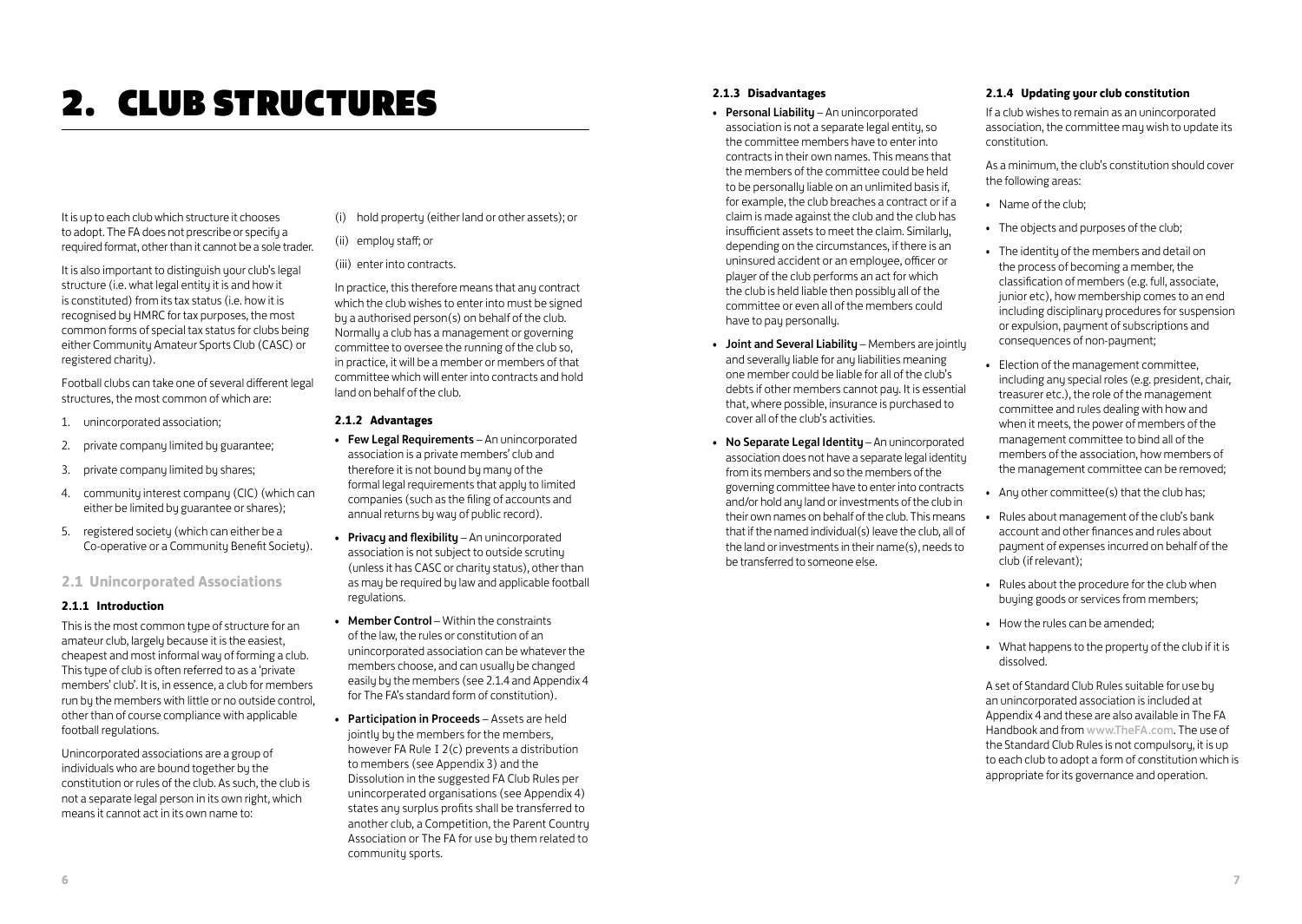### **2.2 Companies Limited by Guarantee**

#### **2.2.1 Introduction**

The tupe of company you choose to adopt for your club will depend on the purposes for which it is formed. If the club is to be formed primarily for participation purposes, with no view to the members seeking to profit personally from the operation of the club, a company limited by guarantee is the most common form of incorporated legal structure.

Companies are regulated primarily by the Companies Act 2006. Private companies limited by guarantee are the most common type of company used by voluntary or not-for-profit groups.

The directors of a company limited by guarantee are responsible for making the management decisions for the day-to-day operation of the company. The company's members act as a control on the directors and are given certain rights and responsibilities at law.

A company limited by guarantee is a company owned by its members but, unlike an unincorporated association, it has a separate legal identity. This means it is recognised in law as being separate and distinct from its members, so the company can enter into contracts and hold land and assets in its own name.

Each member guarantees to pay a small amount if the club becomes insolvent (e.g. tupically  $f1$  or £10). The structure is very flexible and common among not-for-profit organisations.

In an incorporated club, the governing document will be the articles of association of the company (as opposed to a constitution for an unincorporated association) and the directors will form the board (as opposed to the management or governing committee for an unincorporated association). Often the members elect the directors, who will be re-elected in accordance with the company's articles. The directors are responsible for running the club. No individual should have control of the incorporated club unless the circumstances are exceptional and the articles allow this expressly.

A company limited by guarantee has no shares and will not pay any dividends to its members. As such, it is not suitable for clubs seeking to turnover a profit for its members (as opposed to making a profit for the club to reinvest in itself).

A company limited by guarantee's property is often subject to an 'asset lock' which restricts how the remaining assets may be applied on the incorporated club winding up - members tupically cannot benefit personally from any transfer (see Appendix 3).

Further information can be found at www.companieshouse.gov.uk

#### **2.2.2 Advantages**

- Separate Legal Identity Incorporation protects the club's board from liability in respect of the club's transactions and activities which result in a claim being made against the incorporated club – it is the incorporated club itself which will, in most cases bear the responsibility (unless the directors have acted wrongfully or fraudulently). A claim is unlikely to be made against the directors or members personally unless the specific circumstances are exceptional, but directors should not assume blanket immunity.
- Limited Liability Since an incorporated club has a separate legal identity and the members' liability is limited, if it becomes insolvent then the members will not be liable for the company's debts other than the nominal amount which each member has guaranteed to pay, typically £1 or £10. This means that, for example, if there is an uninsured accident and the club is liable in such circumstances, but unable to pay, the members and the directors will not normally have to pay unless they have broken company law (including, for example, not having acted in the best interests of the company).
- • In most cases, if a claim is ever brought against the incorporated club, it is likely that it would be made against the incorporated club itself.
- Legal Capacitu The incorporated club will own and hold its property (land, investments and other assets) in its own name – board directors and members do not have to hold property on behalf of an incorporated club.
- Public Perception As a limited company it will be required to file accounts and details of the directors publicly at Companies House. Certain company information is available to the public (although clubs can request on incorporation that directors' personal residential addresses are not disclosed publicly) giving the incorporated club transparency to outsiders.
- $\bullet$  Funding As a result, borrowing and applying for grant funding may be easier. Companies can grant charges over their assets which means a loan or grant may be made to the incorporated club and secured without hindering the use of the club's assets in the meantime.

#### **2.2.3 Disadvantages**

- Increased Statutory Regulation A company has to file annual accounts (there are automatic fines for late filing), an annual return and directors' details at Companies House. A company has to file a form every time a director is appointed, is removed or their personal details change. All companies are required to maintain a set of statutory books which include a register of members' details, a register of directors, a register of secretaries (if any), a register of charges over the Company's assets and a register of board minutes.
- Lack of privacy  $-$  A company limited by guarantee is subject to legal requirements for maintaining records and filing information with the Registrar of Companies at Companies House. The registered office and details of the directors (including their name and date of birth) will also be publicly accessible.
- • Directors**'** Duties The directors of a company have duties and responsibilities in company law such as the duty to promote the success of the company, to act in the best interests of the company and to comply with its articles of association (i.e. the company's governing document).

Further information on Directors duties can be found at www.TheFA.com/football-rulesgovernance/more/financial-regulation

- Asset Lock Since it does not have a share capital, members are not entitled to any dividend nor can they benefit from a distribution of club assets on winding up. This may deter investment into the club by investors who may require control in return for any cash injection.
- • Restriction on transfer of membership A member of a company limited by guarantee cannot transfer his or her membership to a third party. A member can either resign as a member by giving the directors prior written notice or the directors of the company can resolve to terminate a member's membership.
- $\bullet$  Funding Although funders will be familiar with the company structure, some social enterprise or quasi-government funders may be less comfortable with funding an "ordinary" commercial company limited by guarantee than they would an incorporated charity or community interest company. This may not be an issue if the company's articles of association contain express restrictions in respect of the transfer of assets, distributions to members and the remuneration of its directors. In addition, there is no mechanism for people to invest in the Company in the same way as a company limited by shares or an industrial and provident society.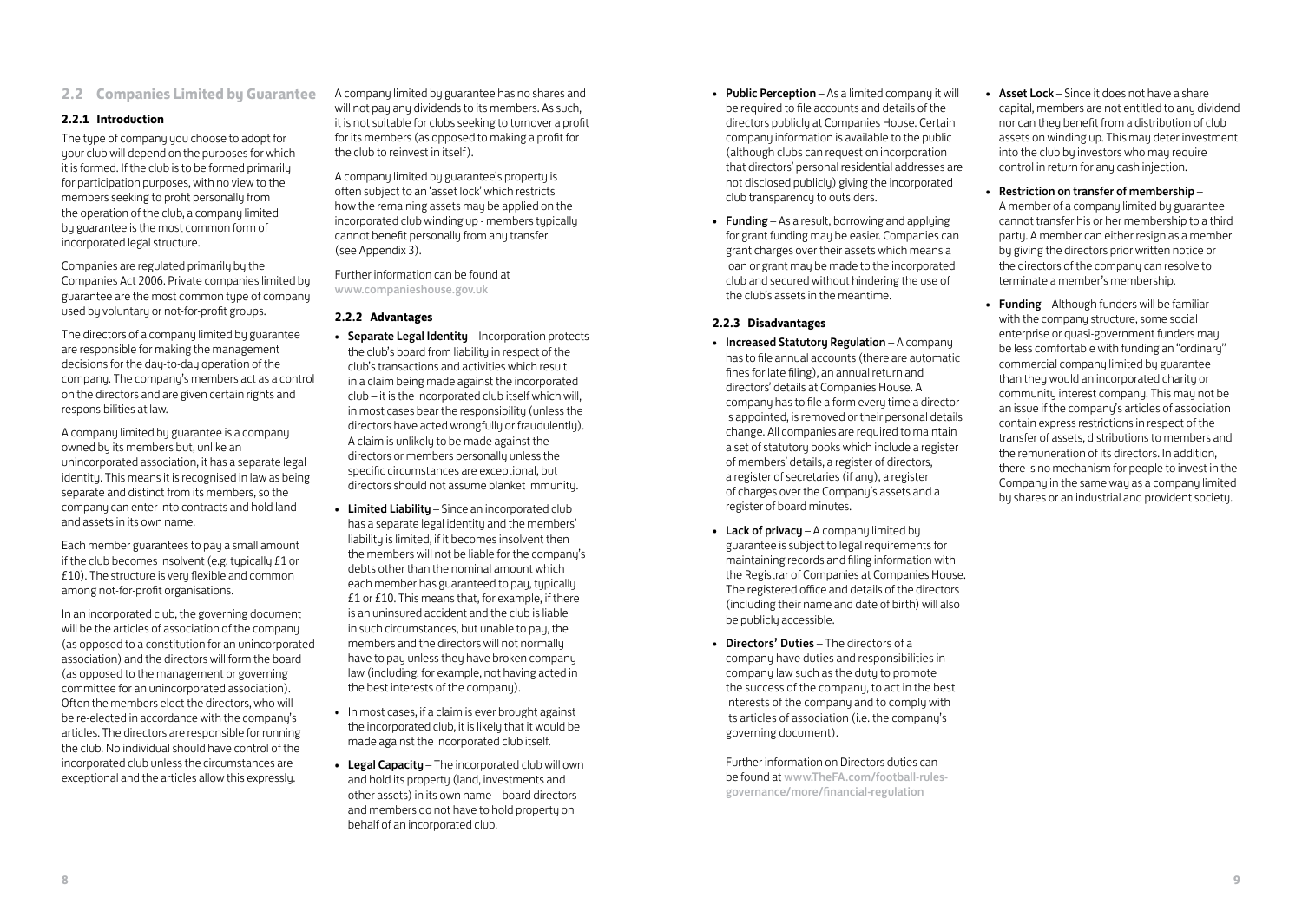## 3. Other Incorporated Club Structures

While in practice, an unincorporated association is the most common legal structure for an unincorporated club, and a company limited by guarantee is the most common for an incorporated club, there are other options. Which you choose will depend on what you are truing to achieve.

#### **3.1 Companies Limited by Shares**

This is an alternative option for a club wishing to be an incorporated organisation which does not wish to operate on a 'not for profit' basis.

Most English professional clubs are structured this way since this structure is preferred for an organisation which trades with a view to profit. Companies limited by shares are capable of distributing both profits and, on dissolution, assets to shareholders. In a company limited by shares, the shareholders are the members. Legal membership is obtained by either subscribing for shares from the incorporated club or bu buying shares from an existing shareholder, tupically based on the value of the club at the time of acquisition.

The legal structure is similar to a company limited by guarantee except that the company is owned by shareholders who elect the directors.

Like the legal members of a company limited by guarantee, shareholders also typically have a right to vote.

However, unlike the legal members of a company limited by guarantee, shareholders also typically have the following additional rights if the articles allow:

- (i) right to receive a dividend (if declared, out of the club's distributable profits);
- (ii) however the right to participate in a distribution of the club's assets on winding up is not possible due to FA Rule **I** 2(c) (see Appendix 3).

Companies limited by shares are not normally chosen as the legal structure for clubs which operate membership schemes because each time a member joins the club a share has to be issued to them and, similarly, each time a member leaves the club their share either has to be transferred to somebody else or redeemed.

A company limited by shares may be suitable for a club which has or wishes to attract owners or investors who wish to invest in the club as a potentially profit-making operation as they can benefit from payment of dividends and an increase in the value of their shares (which can be sold, subject to the incorporated club's governing document, the articles of association).

#### **3.1.1 Advantages**

- Separate Legal Identity As a company it has a separate legal identity, so if it becomes insolvent, then the members (i.e. the shareholders) will not be liable for the company's debts other than to the extent that they have not fully paid the company for the shares that they hold.
- Transfer of Shares Shares in the company can be bought and sold, subject to any restrictions in the articles of association.
- Remuneration of Directors Directors can be paid for holding office if the articles allow.

#### **3.1.2 Disadvantages**

- Public Offer Restrictions In addition to the disadvantages shown in 2.1.3 on page 7, an incorporated club adopting this legal structure is a private company limited by shares. This means that its shares cannot be advertised and sold publicly.
- Issue and Transfer of Shares Shares have to be issued each time a new member joins and transferred or redeemed each time a member leaves or dies.
- $Control If anuone, either individualu or bu$ collaboration with other shareholders:
- • holds **over 50%** of the issued shares, then they can control the appointment and removal of the board of directors, and
- • holds **75% or more** of the issued shares then they are, amongst other things, able to change its articles of association.

#### **3.2 Community Interest Company**

Community interest companies (CICs) are limited companies, with special additional features, created for the use of people who want to conduct a business or other activity for community benefit, and not purely for private advantage. This is achieved by the company satisfying a "community interest test" (which ensures that the CIC is established for community purposes) and making its property subject to an "asset lock" (which means that any assets held bu the CIC may only be applied for the benefit of the community, even on winding up).

The CIC model was created in 2005 and CICs are regulated by the CIC Regulator.

A CIC has a separate legal identity and the members are protected from liabilities. Only limited companies can apply for CIC registration (i.e. it is not available to unincorporated associations).

A CIC can be any of:

- (i) a private company limited by shares; or
- (ii) a private company limited by guarantee; or

(iii) a public limited company

although only companies limited by shares or guarantee are appropriate for grassroots clubs.

A CIC is suitable for a club which wishes to operate as a 'social enterprise'. It can either be formed as a company limited by guarantee or as a company limited by shares.

A CIC is incorporated in the same way as a normal company by submitting the appropriate application to the CIC Regulator at Companies House, but as part of the incorporation process, it must be able to demonstrate that its activities will be carried on for the benefit of the community. Many amateur football clubs would be able to meet this test.

Unlike CASCs and charities, CICs have no special tax advantages.

Further information can be found at www.cicregulator.gov.uk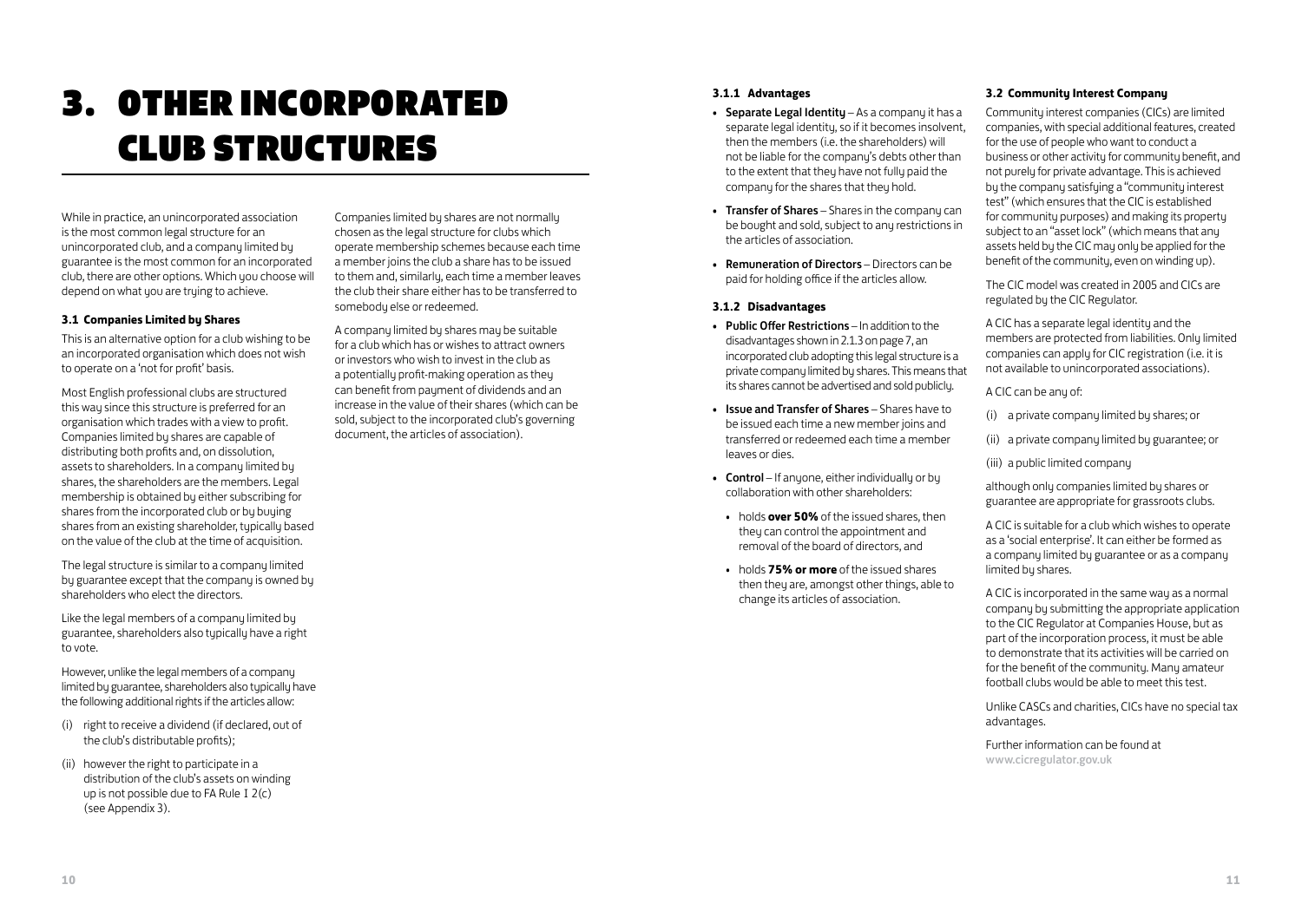#### **3.2.1 Advantages**

- $\bullet$  Limited liability In the same way as companies and other corporate entities, members of CICs have limited personal liability.
- $\bullet$  **Registration** It is relatively easy to register a new organisation as a CIC. A CIC has a memorandum and articles of association which are in a similar format to that of an ordinary company. A form CIC36 is also required which sets out how the CIC will benefit the community. This will reflect the CIC's objects in its articles of association. The incorporation documents are filed with Companies House together with a fee of £35. An annual community interest report must be filed to ensure that the CIC continues to meet the community interest test.
- Communitu Interest Test To be registered as a CIC, the CIC Regulator must be satisfied that it will benefit the community. The test is whether a reasonable person would regard the purposes of the CIC as being in the community's or wider public's benefit. It is for the organisation to define what the community is which it is set up to benefit. Community can therefore be defined geographically, by socio-economic group, by age or by need etc.
- $\bullet$  Timing The CIC Regulator aims to process registration applications typically within 5 working days of receipt. In practice, a CIC is usually registered within two weeks of submitting the relevant documentation to Companies House.
- Modern The CIC model was created to promote the operation of social enterprises as commercial businesses. The aim of the CIC is to provide a modern legal vehicle whereby the CIC can operate commercially without the restrictions which charitable organisations are bound by. It is less regulated than, by comparison, a club with charity status so this may offer greater flexibility in terms of its activities.
- Asset lock A CIC's assets must be subject to an "asset lock". This ensures that the assets are used for the benefit of the community and that any asset transfer is restricted to another assetlocked bodu, such as a charitu or another CIC. The articles would also need to meet requirements of FA Rule **I** 2(c) on winding up (see Appendix 3).
- Dividend  $\mathsf{cap} \mathsf{A}$  CIC which is limited by shares can issue dividends to its shareholders but this is subject to a cap which is currently set at 20% of the paid up value of a share. The total dividend to shareholders is limited to 35% of the CIC's profits that are available for distribution.
- Paument of Directors  $-$  A CIC has a board of directors who are subject to the statutoru and common law duties of company directors. Directors of a CIC can receive payment in return for the services they provide if it is considered reasonable and the articles allow. Payments to directors are overseen by the CIC Regulator who will raise enquiries if any payments to directors appear unreasonable. However, the CIC Regulator has stated previously the importance of CIC's being able to attract and reward the best possible people and therefore will only become involved in issues relating to payments to directors in exceptional circumstances.
- Funding The CIC model is designed to appeal to funding bodies and facilitate the financing of CICs by way of loans and (in the case of companies limited by shares) share capital. The CIC Regulator has indicated that the CIC model is particularly relevant for local authorities. Certain grant funders may consider CIC registration to be beneficial in considering applications for project funding.

#### **3.2.2 Disadvantages**

- Taxation CICs do not receive any preferential tax treatment and do not receive the same benefits as charitable organisations.
- Lack of privacy A CIC must file annual accounts and an annual community interest report with the CIC Regulator. The report must set out how the CIC has benefited the community in the previous year and how it has involved stakeholders in its activities.
- Conversion Once registered as a CIC the assets that the CIC holds are deemed to be for the benefit of the community and so it is difficult for a CIC to de-register as such. A CIC can be converted into a charity.
- Increased administration Once registered, the annual community interest report is in addition to the annual return and other necessary filings required from all companies. A CIC must also maintain a set of statutoru books.
- Increased regulation As well as Companies House, a CIC is also regulated by the CIC Regulator and is subject to the CIC Regulations.
- Public perception CICs are still relatively new and members of the public are generally still not as familiar with this legal structure compared to say guarantee companies. On this basis, proceeding with this structure should be considered if any public facing fundraising is required.
- Complexity For clubs simply wishing to operate on a 'not for profit' basis, a company limited by guarantee may be the more straightforward and cheaper option to administer since a standard guarantee company is a legal structure which will be more familiar to banks, local authorities, accountants etc.

#### **3.3 Co-operative or Community Benefit Society (formerly known as Industrial and Provident Society)**

A registered Society is a body corporate which is regulated by and registered with the Financial Conduct Authority (FCA). It can carry on an industry, business or trade for the benefit of the community. These were known previously as 'industrial and provident societies' prior to the Co-operative and Community Benefit Societies Act 2014 coming into force. Existing societies do not have to change their rules but the FCA recommends that references to past legislation are made when they next make a rule change.

Since 1 August 2014, it has not been possible to register an 'industrial and provident society'. A society must now be either:

- (i) a co-operative society, formed for the benefit of its members only; or
- (ii) a community benefit society, a business conducted for the benefit of the community at large.

In most cases, a community club adopting this legal structure would be set up as a community benefit societu.

Further information can be found at www.FCA.gov.uk

#### **3.3.1 Advantages of a Society generally**

- Corporate body status As with the other incorporated structures, a Society will continue to exist even if its membership changes. A Society can sue, be sued and own property and assets in its own name, without the need for trustees. All legal liabilities taken on bu the Societu are its liabilities (not the liabilities of its members).
- Limited liability A member's personal liability is limited to the amount unpaid on their shares. The last word of a Society's name must be "limited" unless its objects are considered wholly charitable.
- • Unlimited share capital Unless a Society's rules state otherwise, there is no limit on the number of shares which can be issued to its members.
- Democratic in nature Members of a Society normally have one vote each irrespective of the value of their personal investment in the Society. Members may therefore feel they can contribute equally to the business.
- Public involvement A Societu can offer membership directly to the public without having to follow restrictive financial services and markets rules, such as those which govern companies. This means that funds can be raised more easily to invest in new projects.
- Change of structure A Society can convert into a company or a community interest company.
- $\bullet$  **Charitable Status** Although relatively rare, if a registered Society is a charity, it is not required to be registered with the Charity Commission under the Charities Act 2011 but only a Community Benefit Society can be a charity (a Co-operative cannot).
- Varied membership A Society must have at least 3 members (or 2 if made up of other registered societies). Members can be individuals over 16 years of age, other societies or bodies corporate.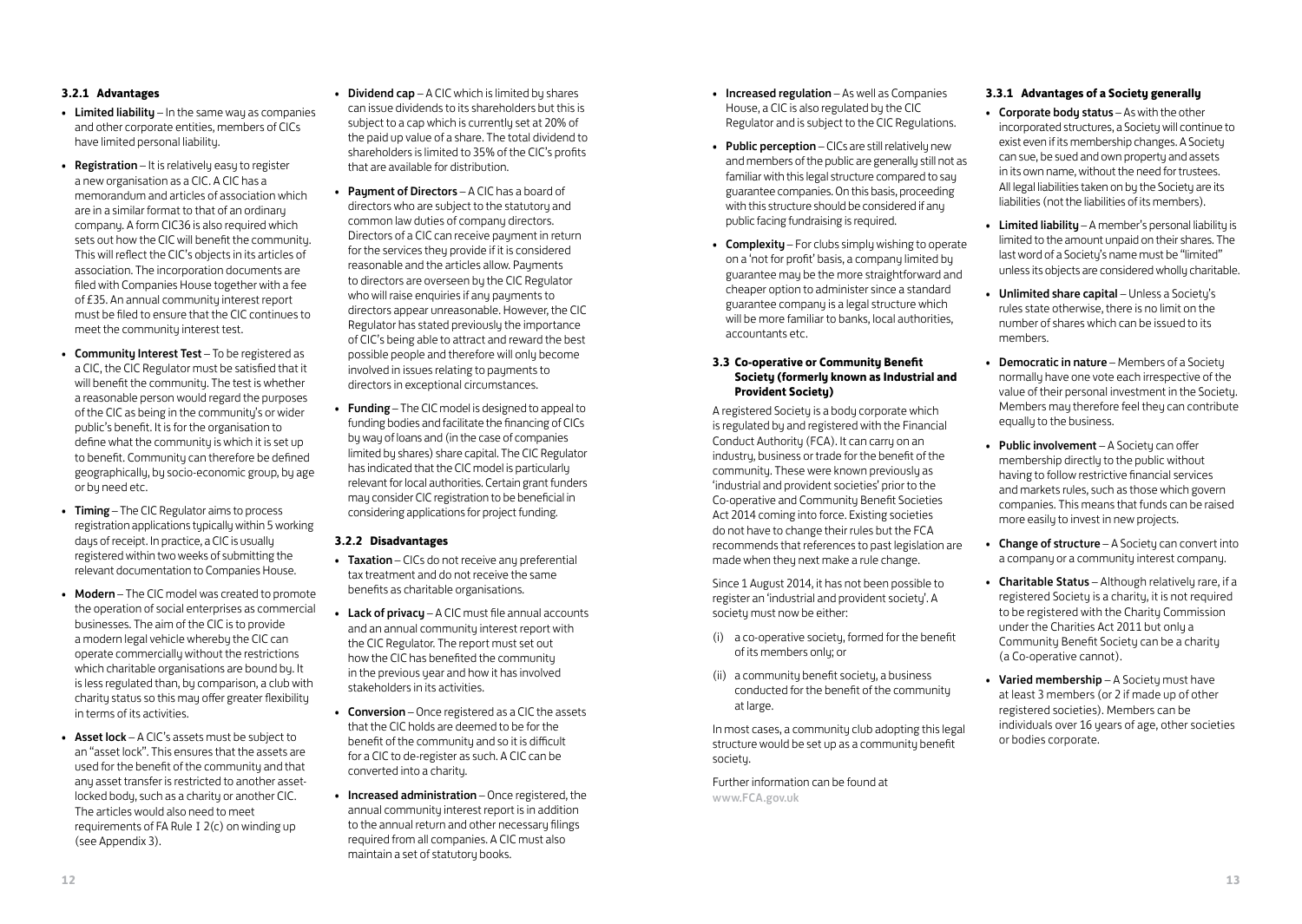#### **3.3.2 Advantages of a Society which is a Community Benefit Society**

- $\bullet$  Purpose Like a CIC or charity, it has a specific objective of benefitting the community.
- Statutory Asset lock The Society's assets may be protected expressly in the Rules so that if the Society is ever wound up, the assets will be applied only for the benefit of the community (not the individual members).
- Reinvestment of Surplus A Community Benefit Society's rules must not allow either profits or the Society's assets to be distributed to the members. Profits must generally be used to further the objects of the society by being ploughed back into the club. By comparison, only a Co-operative Societu's members can share in its profits in line with the Societu's Rules.

#### **3.3.3 Disadvantages of a Society generally**

- Registration restrictions To register a Society you must submit a detailed application form which is supported by two printed and signed copies of the Society's proposed rules. The form requires you to complete a table indicating the rule numbers in the Society's rules which deal with the matters set out in the table.
- $\bullet$  Timing It takes longer to register a Society with the FCA (usually a few weeks) than it does to register a company (typically a matter of a few days).
- "Benefit to the communitu" test In order to register a Society as a business conducted for the benefit of the community you must be able to show that there are special reasons why the Society should not be incorporated as a company instead. The intended use of this structure to reflect a commitment to conduct the business of the societu for the benefit of the community may be accepted as a special reason. There is no legal definition of "special reason" as such and each case will be judged by the FCA on its merits. If there is no demonstrable special reason then the FCA will not permit the registration of the Society.
- Costs The registration fee charged by the FCA ranges from £40 to £950 depending on whether model rules are adopted by the Society and the number of modifications which are made to the model rules. In addition, a Society must pay an annual fee to the FCA to continue its registration.
- Lack of privacy A Society must submit to the FCA an annual return together with a set of accounts (which are both subject to public scrutiny). Copies of special resolutions and notices such as to change its name or registered office must also be filed with the FCA.
- $\bullet$  Ownership The ownership of a society through share capital is a different form of ownership from the ownership of a company by its shareholders. Shares in Societies differ from shares in companies (including CICs) in that they remain at nominal value so do not give the holder a share in the underlying value of the Society. As a result, holders of shares do not generally have any expectation of a share in a capital surplus on a solvent winding up. There is also either no right or a limited right for holders of shares to receive any return on their shares. This follows from a co-operative society's commitment to a defined set of 'Co-operative Principles' and a community benefit societu's commitment to communitu benefit that any return must not amount to a motivation in itself to acquire shares.
- Types of Shares There are different types of shares which can be issued by a Society:
- (i) withdrawable shares;
- (ii) transferable shares;
- (iii) investor shares.

If a member with withdrawable shares wishes to terminate his membership the Society must repay the member the capital he has invested (plus any interest he has earned). A Societu should therefore keep some assets in liquid form to enable it to repay its members if this situation arises. This can be seen as a disadvantage if the intention is to invest members' monies in property. Members with transferable shares cannot transfer their shares to a third party for profit.

- Limit on investment bu members -No member of a society may have or claim any interest exceeding £100,000 in withdrawable shares. The same £100,000 statutory limit applies to investor shares. Under recent legislative changes there is no limit in relation to shares which are not withdrawable.
- Committee requirement Every Society must have a committee and a secretary. Members of the committee must be persons aged 18 years or over.
- $\bullet$  Rules A Society must be run strictly in accordance with its registered rules. The rules are a binding contract between the Societu and its members. The rules must contain provisions for certain matters and are therefore not as flexible as a company's articles of association. There is no statutory procedure of amending the rules of a Society. The general principle is that rules can only be amended if the amendment can be reasonably considered to be in the contemplation of the members at the time the Society was set up and is in good faith and not inconsistent with the nature of the Society. Unless the rules state otherwise, a resolution of the members is not required. The amendment must be registered with the FCA to be valid.
- Restrictions on profit Societies are regarded as social enterprises rather than as businesses which are run for profit. A Community Benefit Society cannot distribute profits between its members but depending on the Societu's rules, where it does issue more than nominal share capital or where members make loans to the society, it may be able to pay members a reasonable fixed rate of interest. By comparison, only a Co-operative Society's members can share in its profits in line with the Society's Rules.
- Reputation Although new legislation was enacted in 2014 to modernise Societies, they are traditionally associated with members' clubs and associations rather than modern corporate legal structures, such as CICs. Since they are regulated by the FCA, less information is available publicly so they are harder to search against than, by comparison, a more familiar corporate structure such as a company.

• Complexitu – For most clubs, a company limited bu guarantee may be more straightforward. cheaper to administer and more familiar to banks, local authorities, accountants etc

#### **3.4 Charitable Incorporated Organisations**

We deal with charities more generally in section 4.2 but, as the name suggests, the Charitable Incorporated Organisation (CIO) is a relatively new corporate legal structure available only to those clubs wishing to operate as a registered charity. Prior to their introduction in 2013, charities which wished to adopt a corporate structure had no option other than to set up as a company limited by guarantee under company law. This meant that they were then subject to dual regulation by each of Companies House and the Charity Commission. The CIO therefore presents a welcome alternative option for clubs seeking to incorporate with charitable status.

The CIO is designed principally for small- or medium-sized charities, particularly those which were previously constituted as unincorporated associations, which now wish to have the benefit of a separate legal personality and limited liability. This means that it is the CIO itself (rather than the management committee) which holds the assets, enters into contracts and employs staff; and the liability of members of the CIO to third parties is limited to a nominal amount (e.g. £1) in accordance with the CIO's constitution.

Since a CIO is not a company, it is not subject to company law and is not regulated by Companies House. Instead it is regulated by the Charity Commission and (for tax purposes) HM Revenue & Customs.

There are two types of CIO which a club can adopt:

- (i.) the 'Foundation' model, where control vests in the trustees only; or
- (ii.) the 'Association' model, where control is split between the trustees on the board and the CIO's members. This is more suitable for a club which operates a 'one member: one vote' structure.

Further information can be found at www.charity-commission.gov.uk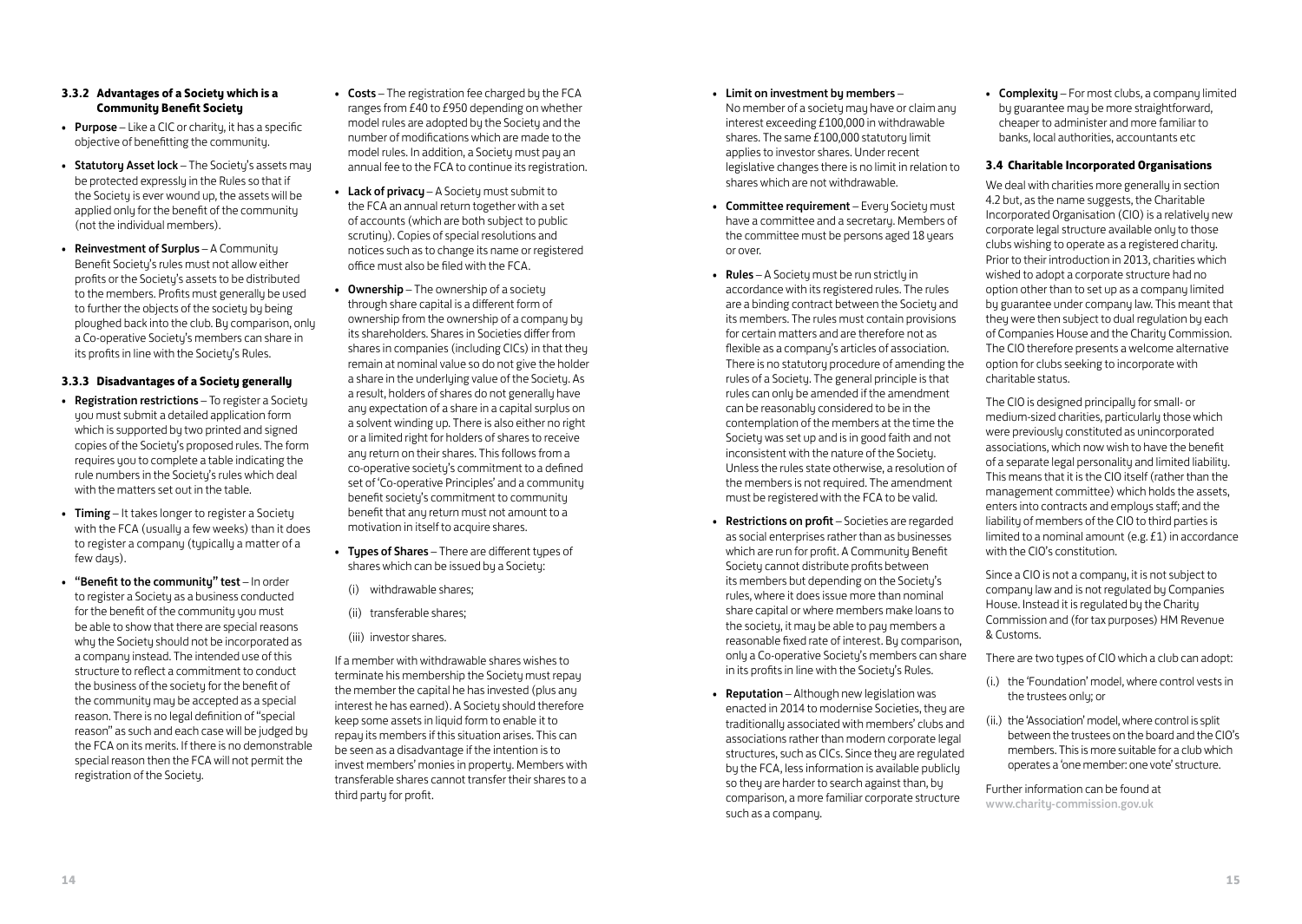#### **3.4.1 Advantages**

- Tax Benefits The CIO will have all the advantages of incorporation mentioned above, as well as all the tax benefits of being a charity set out in section 4.2 below.
- Single Regulator Charitable Incorporated Organisations will be able to adopt a very flexible corporate structure but just report to one principal regulatory body, the Charity Commission.
- Income Tests Unlike new charitable companies, new CIOs do not have to demonstrate satisfaction of the minimum annual income threshold test of £5,000 to register with the Charity Commission.

#### **3.4.2 Disadvantages**

The principal disadvantages of a CIO, as against a charitable company limited by guarantee, are:

- Timing The CIO will not exist legally until it is registered by the Charity Commission;
- De-registration It will cease to exist if it is de-registered as a charity (whereas a company exists as soon as it is incorporated by Companies House and may continue to exist even if de-registered by the Charity Commission);
- Lack of Public Information Whereas Companies House maintains a register of charges (i.e. loans secured against company assets) for companies, the Charity Commission does not maintain a register of charges for CIOs, which means that CIOs may have more difficulty borrowing from banks and other lenders;
- $\bullet$  Comparative Familiarity As a relatively new form of charitable vehicle, banks, funders and other third parties may be unfamiliar, and therefore more wary of engaging, with CIOs. This may mean increased time and costs for a club, and some risk, at least in the early stages;
- Limited scope of activities Charitable status does of course mean a significant restriction in permitted activities as well as an asset lock (see section 4) so this should be weighed up against the benefits of charitable status before proceeding.

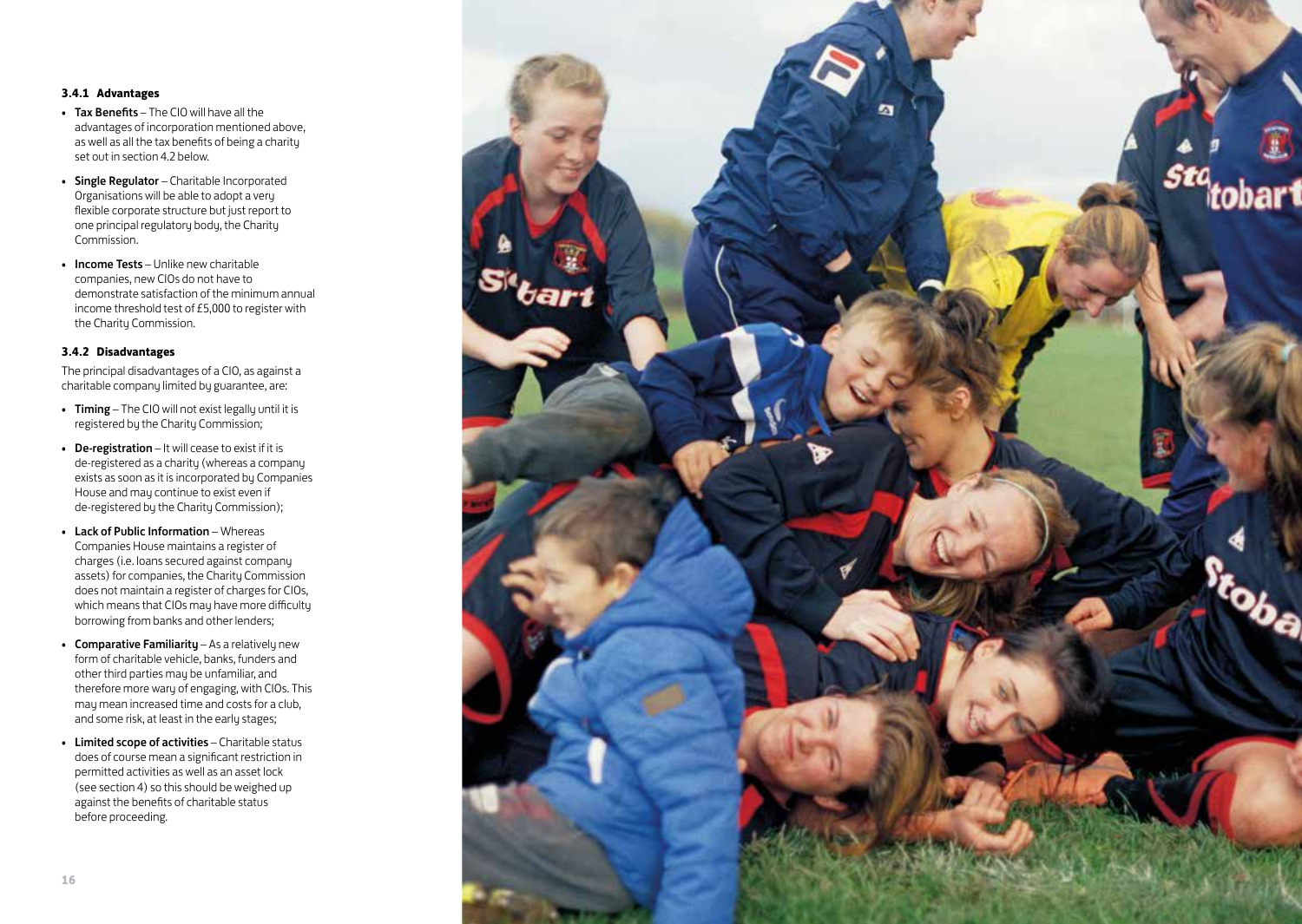## **4. SPECIAL TAX STATUS** All  $\frac{4.1.2 \text{ Advantages}}{4.1.2 \text{ Advantages}}$

Amateur sports clubs can operate with no special tax status or, if established on a 'not-for-profit' basis, they generally have the option of registering either as a:

- (i) charity with the Charity Commission; or
- (ii) community amateur sports club (CASC) with HM Revenue & Customs.

Adopting a special tax status can bring with it significant tax benefits, which are considered in general terms below.

If the club cannot and does not distribute any profit it makes and any profit is used only to carry on or improve services provided by the club, it is also likely to be what is known as an 'eligible body' for VAT purposes. Similarly, this can bring some advantages but strict conditions apply. In each case, you should take tax advice to make sure you understand the implications before changing your club's tax status.

### **4.1 Community Amateur Sports Club Status (CASC)**

Historically the law did not regard the promotion of amateur sport in itself as being wholly charitable (although this has changed and it is now a recognised charitable object under Charities Act 2011). For this reason legislation was passed in 2002 establishing CASC status and conferring some, but not all, of the tax advantages from which charities can benefit.

Further information can be found at www.cascinfo.co.uk including how to register as a CASC.

#### **4.1.1 Can my club register as a CASC?**

Unincorporated associations, companies limited by guarantee and community benefit societies can become a CASC.

To register as a CASC, a club must have a formal written governing document and satisfy the following conditions:

- • The main purpose of the Club is the provision of facilities for, and the promotion of participation (whether by playing, coaching or refereeing) in, one or more sports (rather than say being a club consisting mainly of "social members").
- The sport(s) in question is an "eligible sport" (association football qualifies but not all sports do, so please check if your club carries on more than one sport).
- Membership and facilities are open to the whole community.
- The club must be organised on an amateur basis.
- The facilities are provided in an eligible location.
- The club is managed by fit and proper persons.
- The club meets certain income conditions  $(sep 4.1.4)$ .
- • If the club is wound up, its property will be distributed to another club that is a CASC or a charity or The FA for use by them in community football.

The FA has CASC compliant suggested club rules that clubs can adopt.

- Rate Relief Local Authority business rate relief of at least 80% mandatory plus up to an additional 20% discretionary is available to a CASC in relation to property occupied by the club.
- Tax Effective Giving Gift Aid can be claimed by the club from HMRC on donations received from UK tax giving individuals to the club (but not on membership fees). This means the Government adds 25p to every £1 received from a UK tax payer as a donation to a charity or CASC (conditions apply). Donor declarations are required and records must be kept for 6 years. Higher rate tax relief is also available to the donor. In addition, donations from UK companies are also eligible under the Gift Aid Scheme but the process is slightly different. The amount of the company's donation is deductible from its profits before tax – so, in practice, the club receives the full amount of the gross donation from the company. The club does not therefore have to reclaim Gift Aid from HMRC on corporate donations (only on individual donations).
- Gift Aid Small Donations Scheme This allows Gift Aid to be claimed on cash donations up to £5,000 without the donors having to make a tax declaration – which means that the club can recover up to an additional £1,250 from HMRC on small donations such as bucket collections. From April 2016, the small donation limit will increase to £8,000, which in turn increases the amount of Gift Aid up to £2,000 per year;
- Tax Exemptions CASCs are exempt from various taxes including taxes on the club's fundraising or trading turnover (such as receipts from a bar or sales of branded clothing, see 4.4 below). They do not pay tax on interest earned in bank accounts and no inheritance tax is payable on legacies left to a CASC.
- Payment of Players Clubs can pay players subject to a maximum aggregate limit of £10,000 a year per club across all players with effect from 1 April 2015 (see 4.1.4, conditions apply) plus expenses. Clubs wishing to progress through the National League System and ultimately pay players need to carefully consider their long term plans and whether registering as a CASC will inhibit their long term development.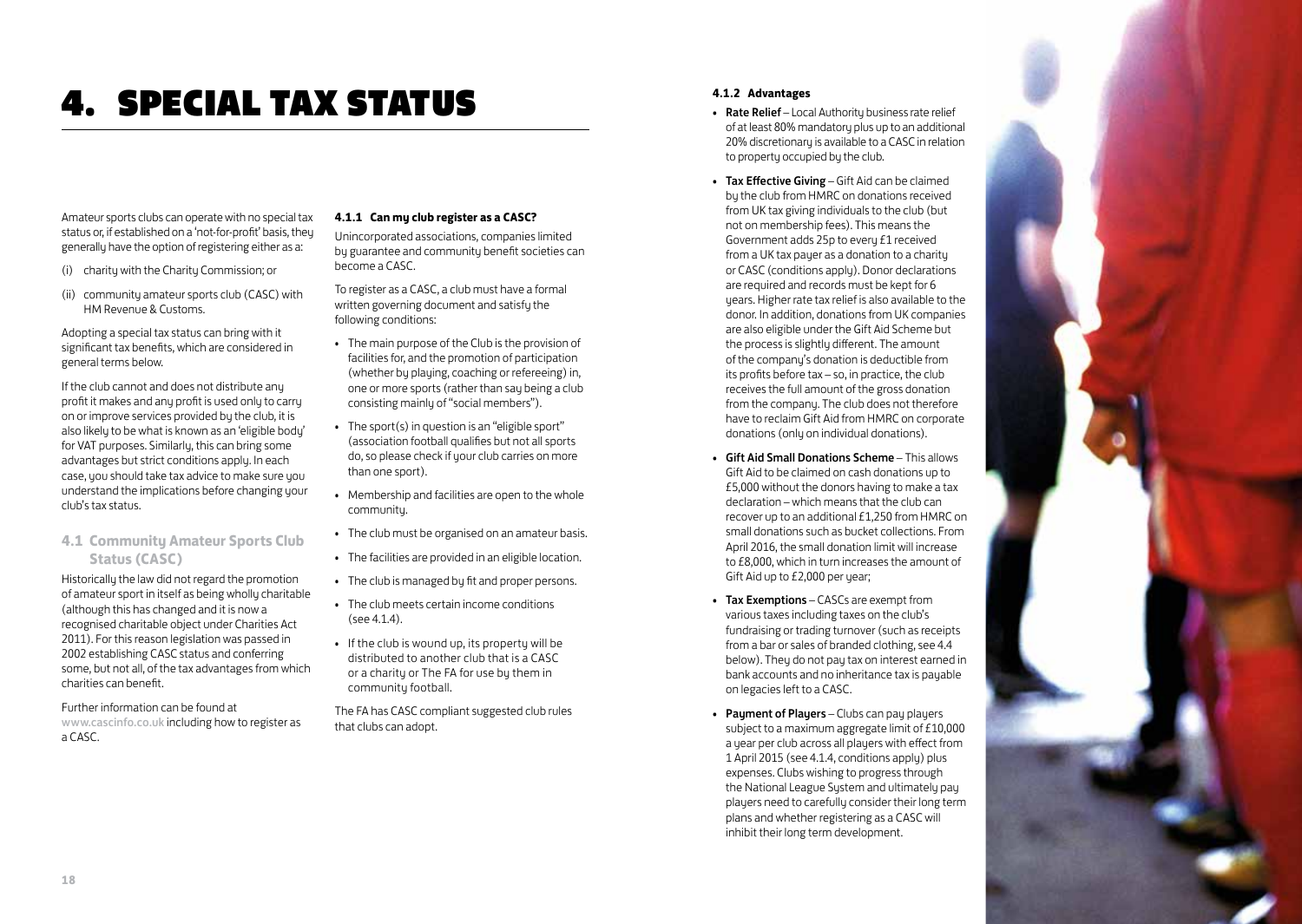#### **4.1.3 Disadvantages**

- HMRC Regulation A CASC must register with HMRC. Normally this involves changing the club's constitution. The club must then continue to comply with CASC rules as to, amongst other things, the criteria set out in paragraph 4.1.1 and the Regulations set out in 4.1.4. This compliance will need to be under continuous review, particularly as the club progresses or grows, and a serious transgression of CASC status could lead to an investigation by HMRC into claimed tax relief.
- $\bullet$  Open to All The club must allow anybody to become a member, unless they would be a disruptive influence or the level of facilities means that the club cannot physically accept any more members. If the club has two or more classes of member then the club must allow anybody to become the class of member which enjous the main voting rights.
- De-registration Restrictions A CASC is not ordinarily able to voluntarily deregister as a CASC (unless it does so under the period of grace ending 31 March 2016 following implementation of the CASC Regulations 2015). However, HMRC may deregister a CASC if it becomes clear that the club no longer satisfies the qualifying conditions. If a club ceases to be registered as a CASC (or to hold its assets for qualifuing purposes), it automatically becomes subject to a capital gains tax (CGT) charge on a deemed disposal and reacquisition of its assets equal to the market value at the time. Depending on the circumstances, this can have a significant detrimental financial effect and in some cases, may well result in insolvency.
- No VAT Benefits on Purchases Unlike a charitu. normal VAT rules apply to supplies made to CASCs and do not enjoy any VAT reliefs. Specific reliefs may be available (subject to conditions) in relation to certain supplies made by a CASC:
	- (i) Supplies of sporting and physical education services are VAT exempt if an "eligible body".
	- (ii) Income from qualifying fundraising events is VAT exempt if the club qualifies.

• Complexitu – When the CASC scheme was established in 2002, one of its strengths was its simplicity and 'light touch' regulation by HMRC. The legislation governing CASC status has become increasingly complex and is arguably now more complex than the equivalent rules on charitable status.

#### **4.1.4 CASC Regulations 2015**

The CASC (Community Amateur Sports Club) rules changed with effect from 1 April 2015.

Existing CASCs have a 12 month period of grace ending 31 March 2016 to see if they can still comply and to decide whether or not they wish to remain in the CASC scheme.

Existing CASCs can leave the CASC scheme during the year of grace if they wish, and they will not suffer a Capital Gains Tax (CGT) exit charge if their onlu reason for leaving is because they do not wish to comply with the changes in the new CASC scheme and they were fully compliant with the rules before 1 April 2015.

In brief, the main changes are:

- Membership Fees Membership fees for any member are subject to a limit of £1,612 per year (£31 a week) even if discounted rates are offered to others. If the costs associated with being a member are greater than £520 per year (£10 a week), the CASC must make allowance for people on low incomes to be able to become members and participate fully for £520 or less.
- Social Membership At least 50% of members must be participating members (either by playing or helping with organisation) of the CASC. This remains from the previous rules. A participating member must participate at least 12 times in a 12 month period (although seasonal sports can opt for a shorter season exemption).
- **Paument of Plauers** Clubs will now be able to pay players subject to a maximum aggregate limit of £10,000 a year per club across all players. Clubs will also be able to pay reasonable travel and subsistence expenses to players where they are participating in away games and club tours (conditions apply).
- Trading Income While there is no limit on the amount of income CASCs may generate from members, there will be a new limit of £100,000 on income they can generate from trading with non-members. Clubs generating higher levels of income will need to consider setting up a trading subsidiary.
- • Corporate Gift Aid Gift Aid for corporate donations was introduced with effect from April 2014 so the trading subsidiaru can generate additional income for the CASC bu passing its profits up to the CASC tax efficiently as a corporate Gift Aid donation.
- Fundraising Income The exemption threshold from tax for annual trading income increases from £30,000 to £50,000.
- Rental Income The annual rental income exemption threshold increases from £20,000 to £30,000.

### **4.2 Charitable Status**

#### **4.2.1 Can my club become a charity?**

Unincorporated associations, companies limited by guarantee and community benefit societies can be charities. A Charitable Incorporated Organisation must be a charity.

A club will normally have to amend its constitution before it becomes a charitu, as it must have objects which are wholly and exclusively charitable in law. It will only be charitable if it promotes amateur football (and/or other healthy amateur recreations) e.g. by providing facilities, or promoting education or community participation by reference to sport. In all cases, the club must exist for the public benefit.

#### **4.2.2 Advantages**

- Public Perception Charitable status is more widely understood by the public, grant-making bodies and professional advisers. People may be more willing to fundraise for a registered charity.
- Tax Benefits Charities have more tax advantages than CASCs. These include:
- $\bullet$  full exemption from tax on profits that they may make from their membership fees, bank interest or investment income
- • gifts are free from income tax, inheritance tax (IHT) and capital gains tax (CGT)
- like CASCs, Gift aid can apply to donations from both UK taxpaying individuals and companies (see 4.1.2 for details)
- • relief from stamp duty land tax on the acquisition of land and buildings; and
- • potential VAT reliefs under certain circumstances, including a possible VAT zero rating on the construction costs of a community centre, indoor playing facilities or improving disability access, subject to certain strict criteria being met (professional advice required).
- Rate relief Charities may claim a mandatory 80% non-domestic business rate relief on charity property occupied by wholly or mainly in furtherance of their wholly and exclusively charitable objects, with a further 20% relief available on a discretionary basis by application to the local authority. If discretionary relief is awarded, this has the effect that the charity pays no rates whatsoever.
- Fundraising Charities are allowed to run certain types of 'society' lottery and other fundraising activities that are banned or licensed for noncharities. The lotteru income is entirely exempt from tax.
- • Potential accessibility to grant funding

– Certain grant-making bodies may only fund either registered or exempt charities, whereas others may include CICs and CASCs in their eligibility criteria. Registration may therefore allow you to access funding which it would otherwise not be possible to apply for, particularly if you have larger development projects in mind long term.

- • Commercial opportunities with corporate partners – Corporate partners can choose to support a charitable club either by:
- making a corporate Gift Aid donation, which is fully deductible from taxable profits of the donor company and in respect of which, the recipient charitu can make only a 'mere' acknowledgement of support' to the effect that the charitu is "Kindlu supported bu [Donor co]"; or
- entering in to a sponsorship arrangement, which in some circumstances may be match-funded by a grant-making body.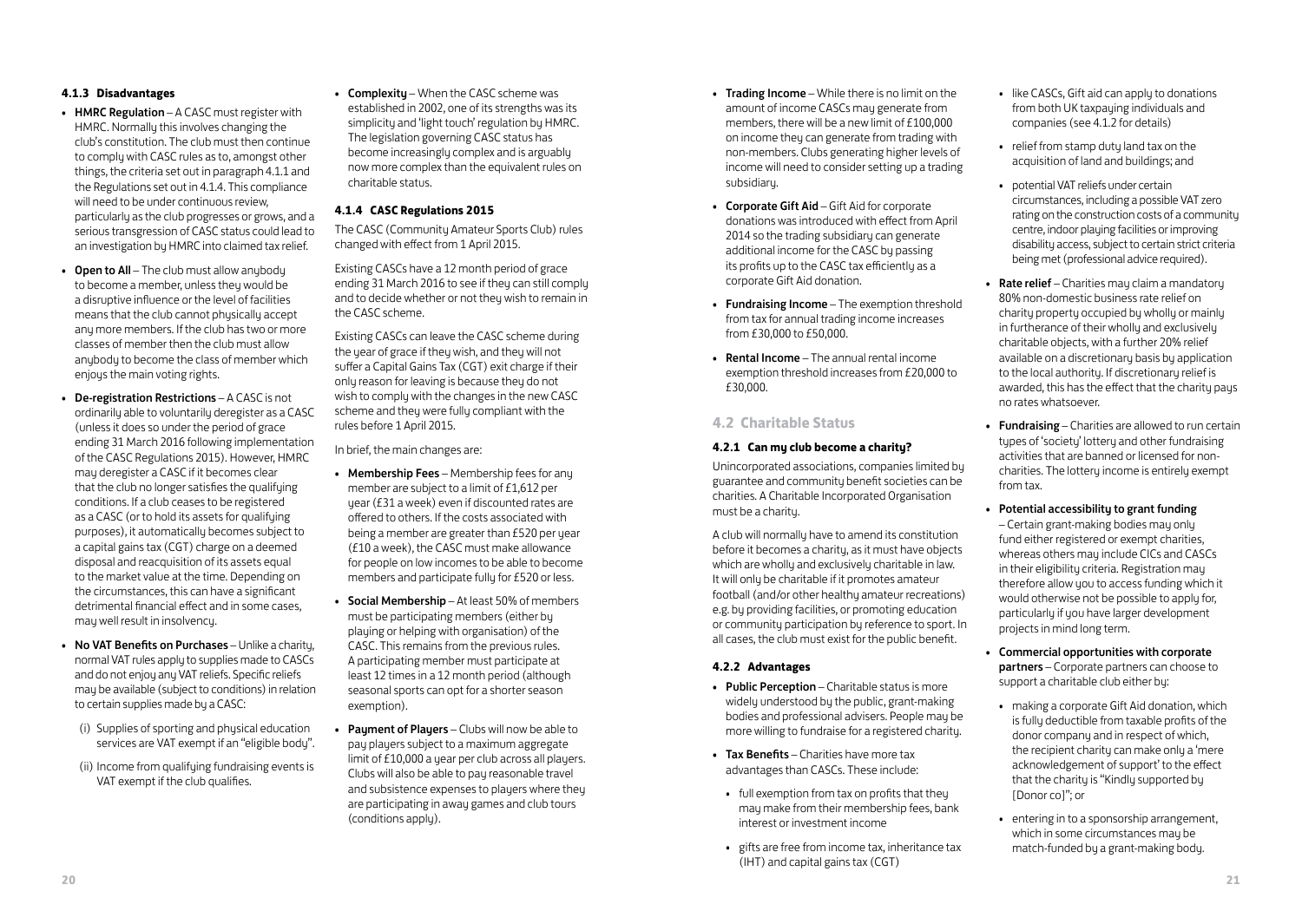- $\bullet$  **Registration** Once a club has become a charity. it cannot stop being a charity. On winding up, it would have to transfer its assets to another charity or otherwise apply them for charitable purposes only.
- Membership All members of the club must be playing members. It cannot have "social members". Membership must be open to all. Although the club can have 'representative' teams (where there can be competition to get into, for example, the first team), everybody must have an equal opportunity to use the club's facilities. The level of fees must be low enough so that everyone has the opportunity to join the club.
- Payment of Players Players must be amateur and may not be paid for playing. However, they can receive reimbursement of expenses for travel to away matches and payment can be made for coaching.
- Commercial Trading A trading company which is wholly owned by the charitable club (known as a 'subsidiary') should be set up to run any bar that the club has, but this is not difficult to do. Any profits from the bar can be paid by the subsidiary legitimately and tax efficiently under Gift Aid to the charity to avoid payment of corporation tax (tax on trading profits) by the subsidiary.
- Compliance A charity must register with the Charity Commission if its annual income is over £5,000. This means that it must submit annual accounts and an annual return to the Commission. It must also comply with charity law, although there is a lot of guidance on the Commission's website

www.charitucommission.gov.uk to help clubs to comply with these requirements.



#### **5.1 What is the best legal structure for my club?**

It is a matter for each club to determine the most suitable legal form based on its circumstances. Clubs should consult with their professional advisors in this respect and seek independent legal advice.

Small clubs may not want to incur the expense of changing their status. However, they should consider registering as a CASC if they own land or may receive donations from members so as to benefit from the tax reliefs available to a CASC (See 4.1.2 for details).

Clubs (even relatively small ones) may wish to pay the one-off cost of changing from an unincorporated association to a company limited by guarantee because of the advantages listed, especially acquiring legal identity and protecting members from possible liabilities.

#### **5.2 Should my club adopt a special tax status?**

Clubs may wish to consider registering as a CASC or charity if they:

- (i.) own land (to take advantage of mandatory 80% rate relief reduction); or
- (ii.) receive voluntary donations from individual members, supporters and corporate donors.

However, please note:

- (i.) Club membership fees are not eligible for Gift Aid (only voluntary donations by UK taxpayers are);
- (ii.) corporate donations do not include sponsorship payments (where payment is made in return for the club advertising the sponsor).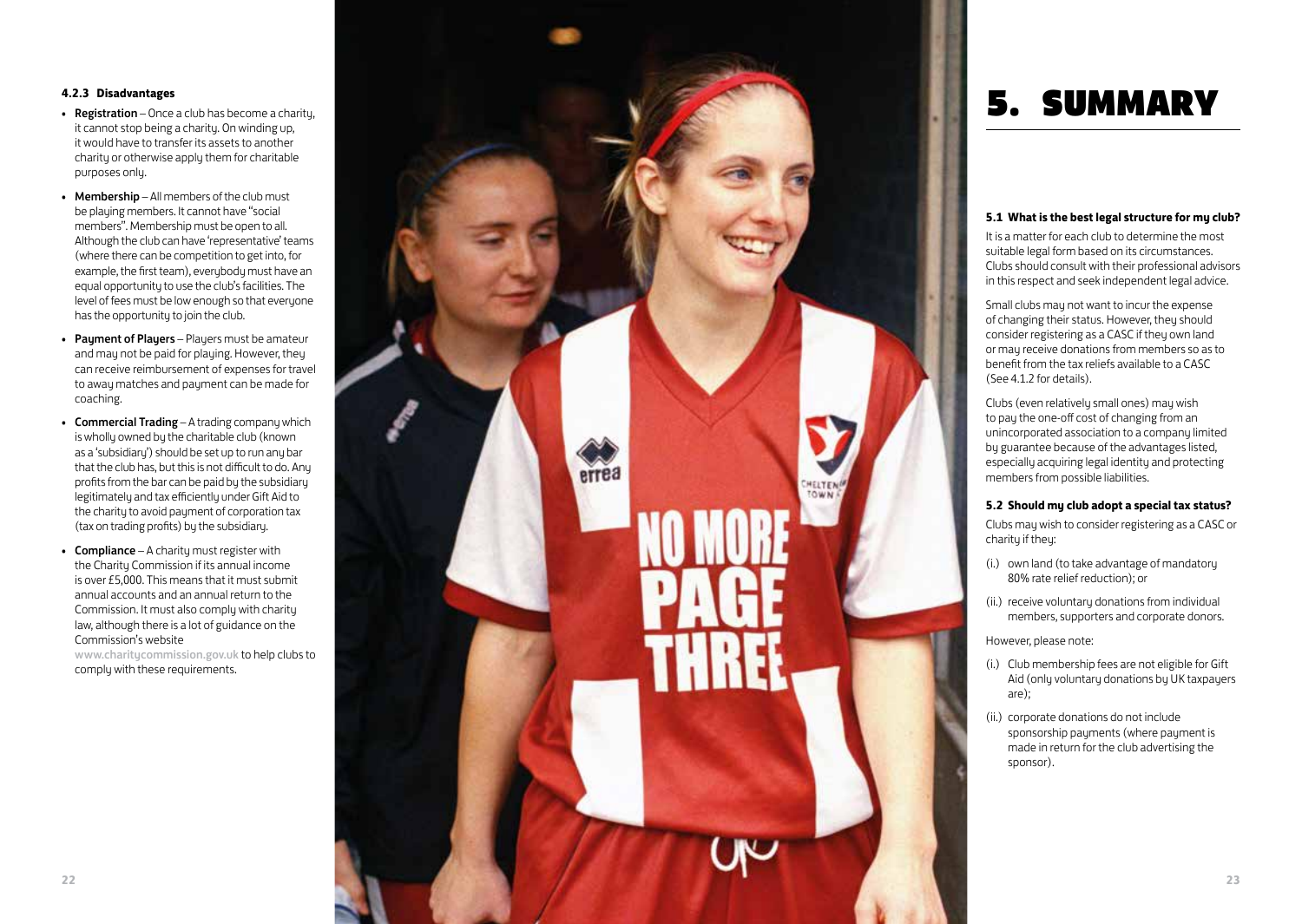## 6. Incorporation Step by **STEP**

If you decide that you would like to adopt a new corporate structure for your club, this section of the Guide sets out the procedure for doing so. In all cases, this procedure will be dependent on:

- (i) the new legal structure which you have chosen; and
- (ii) the current structure and tax status of the club, including its assets and liabilities.

This is something that you should discuss with your club's professional advisors. However, the guidance in this section provides a generic overview of the steps that will need to be taken to set up a company. Since the most common incorporated legal structure which is adopted by grassroots clubs is a company limited by guarantee, an overview of the process is set out below and summarised in Appendix 1.

#### **6.1 Notification**

A club's right to play football is through its holding of the relevant football memberships. It is therefore important that the club liaises with the FA, its league and the County FA at an early stage to ensure that its membership of these organisations is properly transferred to the new company and that any regulatory requirements are met. For example, the governing document of the company may need to include certain FA-specific provisions which:

- • require it to obtain the FA's consent to any proposed alteration to its governing document;
- • require it or its members or directors/trustees to comply with the rules and regulations of The FA;
- • to disqualify a director/trustee if he or she is suspended or disqualified by The FA;
- • safeguard the application of residual funds in the event that the company/CIO is wound up.

An example of this is included in Appendix 2, Rule 2.9 of the Standardised Rules that apply to clubs playing at Steps 1 to 6 of the National League System.

#### **6.2 Internal Clearance**

You will need to obtain any internal approvals required by the club's current governing document (constitution and/or rules) prior to establishing a new entity. This will differ from club to club and will need to be determined on a case by basis, but it is likely to include holding a general meeting of the club's members.

#### **6.3 Steering Group**

The club mau wish to form a Steering Group that is tasked by its Committee to manage the process of incorporating the club.

#### **6.4 Formation of a new legal entity**

Having obtained required internal approvals, the first legal step will be to set up the new legal entity which the club is adopting. The process varies depending on your choice of legal structure and whether your club will have any special tax status.

Support and guidance is available free of charge by calling the FA helpline **0191 211 7799** or by sending an email to: **CSLegalHelp@TheFA.com** The FA's legal partner, Muckle LLP, will then be able to advise on and provide a variety of services to your club at fixed costs, depending on what is suitable for the size and nature of the club.

Alternatively the club may choose to undertake the incorporation itself or use its own solicitors or a company formation agent in establishing the company.

To set up a new company, the founding directors will need to complete and submit the following to Companies House:

- Form IN01 (Application for Registration)
- • Memorandum of Association
- • Articles of Association
- Registration fee pauable to Companies House.

It is important that the company's articles contain the regulations required by The FA (see 6.1). It will then be necessary to submit the signed form IN01 together with a signed memorandum of association, articles of association and your payment.

The memorandum and articles of association are considered further under section 6.5. Full details on completion of the Form IN01 is beyond the scope of this Guide: however, it requires the completion of information about the proposed company name, the type of company, the registered office, directors and secretary, statement of capital and (only if the company is limited by shares) or (only if the company is limited by guarantee),a statement of guarantee, then a statement of compliance.

The company will only come into existence when the Registrar of Companies issues a certificate of incorporation. The standard service takes around 7 days (fee of £40); an express 'same day' service for registration on the day of receipt by Companies House is available (fee of £100); or the application can be made electronically (£15 standard service, £30 for 24 hours). All payments should be made to Companies House.

If the company will have charitable status, once it has been established by Companies House, it can then be registered with the Charity Commission using its online application form.

#### **Alternative Structures**

By way of comparison, the following steps would need to be taken in relation to the alternative structures:

#### **Community Interest Company**

To set up a CIC, the club will need to pass a test demonstrating that its activities are for the benefit of the community or a section of the community. It will therefore be necessary to apply to the Regulator of Community Interest Companies at Companies House to obtain this approval using a Form CIC36 together with the other documents outlined above. While the Regulator considers the application, the incorporation of the company will be held up and cannot therefore be effected on a 'same day' basis.

#### **Community Benefit Society**

To set up a Society, you must submit a detailed application form which is supported by two printed and signed copies of the Society's proposed rules. The form requires you to complete a table indicating the rule numbers in the Society's rules which deal with the matters set out in the table. Although a company can be registered on a 'same day' basis or within a matter of days, it takes longer to register a Societu with the FCA (usually between three to four weeks). The cost of registering a Society which the FCA charges range from £40 to £950 depending on whether model rules are adopted by the Society and the number of modifications which are made to the model rules. In addition, a Society must pay an annual periodic fee to the FCA to continue its registration.

#### **Charitable Incorporated Organisation**

To set up a CIO (as opposed to a company), it is only necessary to prepare and sign a constitution (using the Charity Commission model template) then apply to register a new CIO with the Charity Commission using its online application form. The CIO will come into existence only once it is registered by the Charity Commission. No fee is payable.

In either case, the new corporate entity will likely then want to register with HM Revenue & Customs for charity tax purposes.

Where charitable or Community Amateur Sport Club (CASC) status is chosen, the timeframe will be somewhat longer as there are certain registrations or approvals that need to be obtained before proceeding.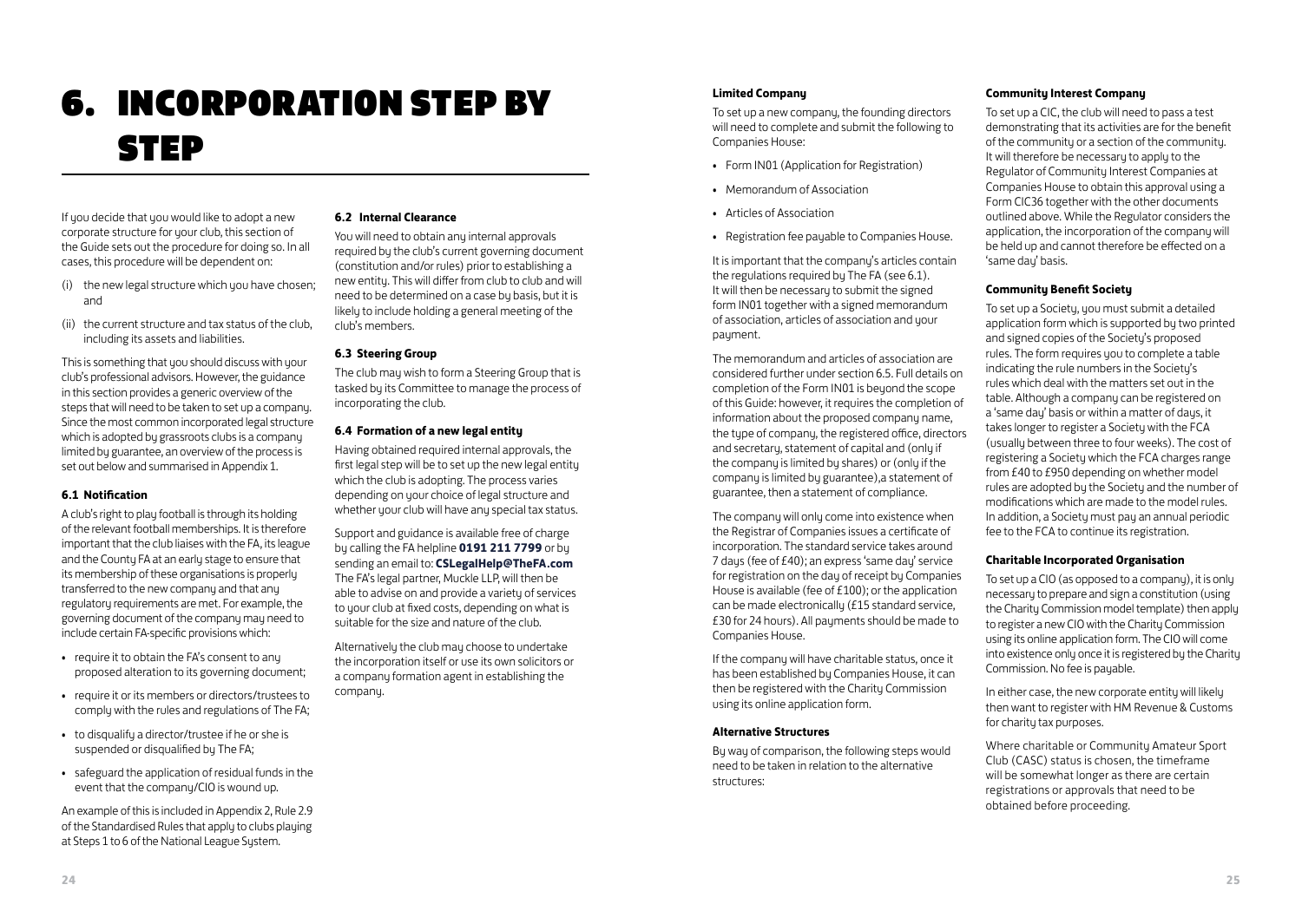#### **6.5 New Constitution**

#### **Memorandum and Articles of Association for a Company**

The new company will need to adopt a new governing document, replacing its constitution. These will comprise legal documents in the form of a memorandum and articles of association establishing the company and setting out rules governing its administration and operation.

The memorandum is a short document setting out the subscribers to the company and its share capital (if any).

The articles of association are more detailed and regulate the share capital (if any) of the company, the board and shareholder/member powers. The articles are essentially the Club's new 'rule book' and ultimate governing document, although additional rules and/or bue laws may be adopted in addition to the articles to address more practical issues (e.g. admission, classification, rights and privileges of members in relation to club facilities etc).

Different approaches can be taken towards the choice of articles of association, although all must contain the provisions of The FA Rules **I** 2(b) and (c) on directors acting in compliance with The FA's Rules and regulations and regarding the distribution of assets on winding up the company (see Appendix 3).

Template articles of association may be obtained for a fixed cost by calling the FA helpline **0191 211 7799** or by sending an email to **CSLegalHelp@TheFA.com**. These can be adopted with minor amendment as required to suit particular circumstances. These would then need to be supplemented by separate bye-laws of the club setting out in detail the decision-making process (see further below). Alternatively, the articles of association can be tailored specifically for your club to ease the transition from an unincorporated to a corporate legal structure but this would be reflected in the drafting costs.

#### **Bye-laws**

While the articles of association set out the high level rules and regulations for administration of the club, the adoption of separate bye-laws is recommended in order to establish in more detail such matters as:

- (i) The number of and qualifications required for directors;
- (ii) Operation of the bank account(s);
- (iii) Terms of reference for committees and sub-committees;
- (iv) Powers and terms of reference of the board;
- (v) Arrangements for Members' meetings;
- (vi) Voting and proxy procedures;
- (vii) Membership categories and subscriptions;

(viii) Reporting processes.

The club may already have a constitution or rules dealing with these matters. If that is the case and these remain sufficient, these can simply be adopted by the new entity as its bye-laws.

#### **6.6 Special Tax Status**

#### **Community Amateur Sports Club**

If your club wishes to become a community amateur sports club then its new constitution must meet certain requirements, including compliance with the CASC Regulations 2015. These are set out above in section 4.1.1. It is possible to send a draft new constitution to HM Revenue and Customs for their opinion about whether the draft is compliant.

#### **Charity**

If your club wishes to become a charity then its governing document will have to be drafted to comply with certain legal requirements, so that it will be acceptable for registration with the Charitu Commission. It must be set up for wholly and exclusively charitable purposes, and there must be certain limits on payments made to its directors and members.

The Charitu Commission does not normallu give an opinion on draft governing documents, and so it is advisable to use the Charity Commission's precedent articles of association from its website (www.charity-commission.gov.uk) and/or to seek legal advice.

### 7. MANAGEMEN

On incorporation, you will need to consider who will sit on your new board or committee and determine the general governance structure for your club.

A limited company must have at least one director who is a 'natural person' (i.e. an individual, not a company itself serving as a director of another company), although typically it is recommended having at least two directors to form a board of directors. If the club is also registered as a charity then it will normally have to have at least three directors (who will, in practice, serve as the charity's trustees). The company may also have a secretary, although this is no longer strictly required by law. Again, however, we would recommend nominating a secretary.

You are free to determine how you wish your club to be managed. The simplest approach is to leave all decisions to the board of directors to determine on a majority vote basis, but you should consider what should happen if there is a 'deadlock' (i.e. a 50/50 split of votes in favour and against). In such circumstances, the chair would only be entitled to a second or casting vote if the articles allowed this expressly.

It may be practicable and/or desirable to delegate certain powers to management committees, or other sub-committees, or to allow members to participate in certain decision-making processes in general meetings.

Whatever decision is taken, this should be reflected in the club's bye-laws.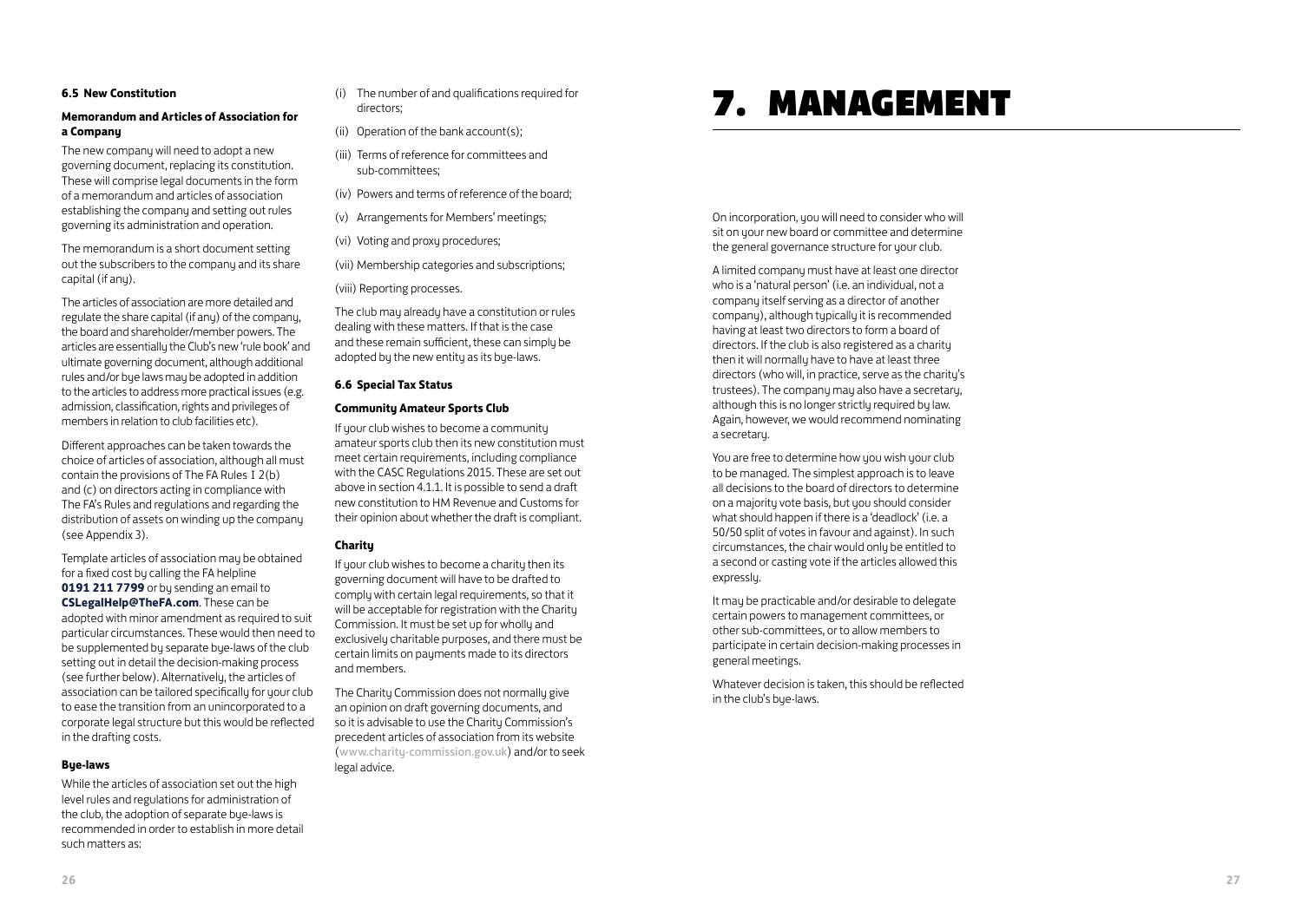## 8. General Meetings and notification of decision to stakeholders

It is likely that your club holds general meetings of its members on an annual basis or more frequently. There is no longer a legal obligation for companies to have annual general meetings, but you should consider during the incorporation process whether there should be, what powers those general meetings should have, and who should be entitled to attend. This will be reflected in the club's articles of association and bye-laws.

FA Rule **I**1(c)(iii) requires a club to have its annual accounts laid before the members of the club at a general meeting.

Having taken the decision to establish a new entity, it is advisable to call a general meeting and notify any key stakeholders in the club as to the decision and to outline key differences going forward.

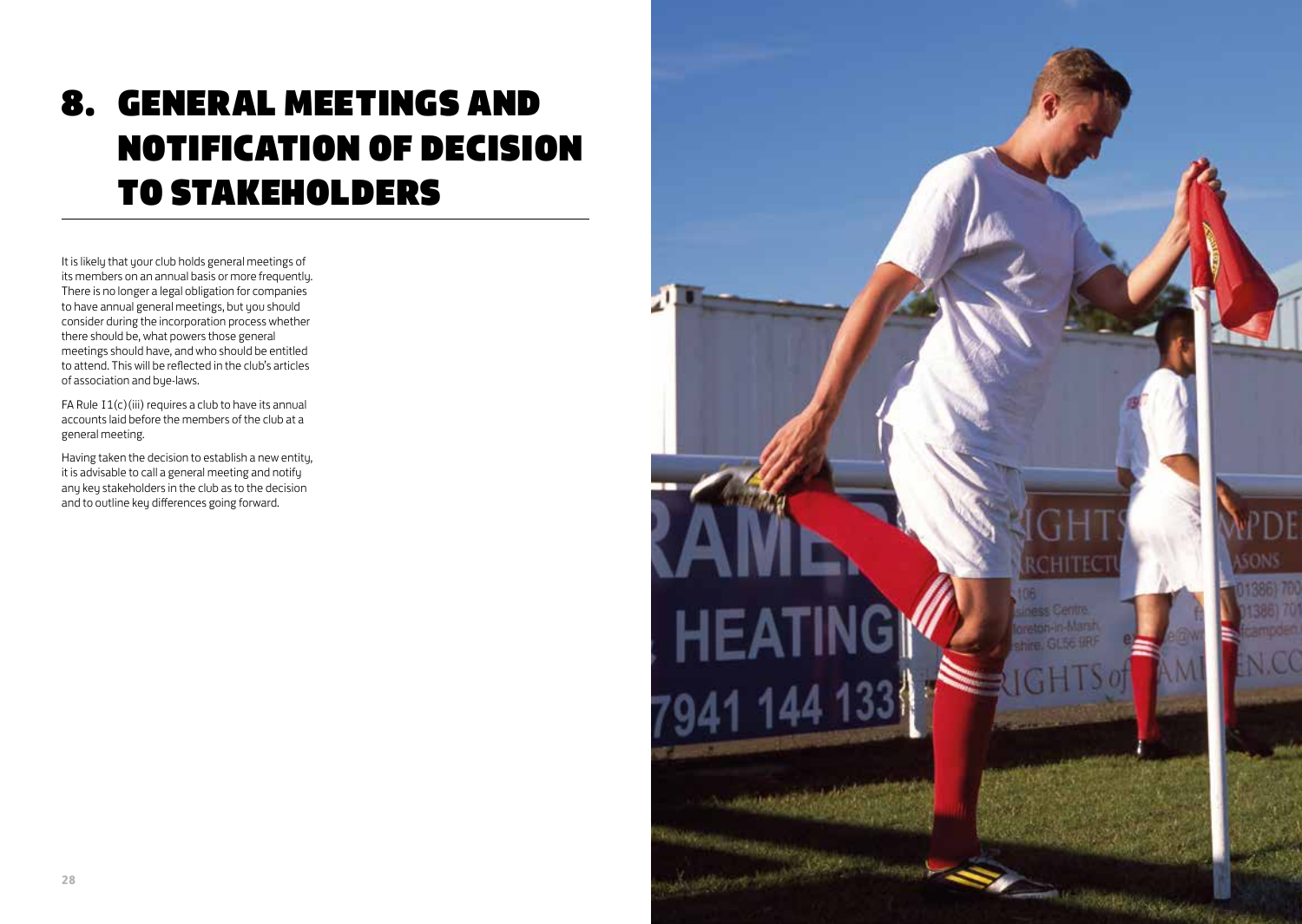### 9. T ran fer of assets and s **LIABILITIES**

Once the new legal entity has been formed, it will be critical to ensure that all assets (and those liabilities which the new entity is willing to take on) of its predecessor are transferred to the new entity – i.e. anything which was owned or owed by the club must be transferred into the name of the new entity on a certain date or dates.

It is essential that clubs obtain legal advice before attempting to transfer their assets and liabilities.

If the Club's constitution does not expressly provide for its reconstitution as a corporate body or the transfer of its assets to a corporate successor, it would likely be necessary for the members to formally approve this at an annual general meeting or extraordinary general meeting. This is because such a fundamental constitutional decision is generally deemed to be outside the implied powers conferred on a club's management committee. The Club may well wish to do this in any event. Depending on the terms of the Club's constitution or the members' resolution, the management committee would then generally be authorised to enter into the transfer agreement.

There is a wide range of assets and liabilities which will need to be addressed, including:

- (i) Staff and employees;
- (ii) Equipment and machinery;
- (iii) Premises;
- (iv) Contracts, e.g. supplier contracts, insurance etc;
- (v) Investments;
- (vi) Bank overdraft facilities, loans, mortgages;
- (vii) Book debts;
- (viii) Intellectual property in the club, e.g. its name and logo;
- (ix) FA registration, league registration and County FA membership.

It will, therefore, be necessary to assess and put together a list of the club's assets and liabilities.

Once compiled, these will need to be transferred to the new entity by means of an asset transfer agreement. The board of directors would usually be authorised to do this under a power specifically inserted into the articles of the company.

The transfer itself is a relatively straightforward process if the club just owns cash and tangible assets. However, if the club also needs to transfer (i) contracts/grants or loan arrangements, (ii) employees and/or (iii) land to the new company, the transfer is legally more complex.

For example, contracts/grants or loans will often include a restriction on assignment which requires the consent of the other party or the lender.

If there are employees, it will be necessary to comply with the Transfer of Undertaking (Protection of Employees) Regulations 2006 (TUPE Regulations) and pensions legislation before transfer since the club is obliged to inform and consult with affected employees prior to restructuring. Non-compliance can be costly if an employee makes a claim against the club and/or the new company. Professional advice is required.

If the club owns any freehold land, it will likely need to transfer the freehold; or if it owns any leasehold land, it may be necessary to obtain the landlord's consent to the transfer. It may also be necessary to register the transfer of land at HM Land Registry.

As mentioned above, it is important the club liaises with The FA, its league and the County FA at an early stage to ensure that the club's membership of these organisations is properly transferred to the new company and that any regulatory consents or other requirements are met. This is essential because it is only through membership of these bodies that the club has the right to play in the leagues that it does. The club will want the new company to receive the benefit of these playing rights.

For accounting convenience transfers normally take effect at the end of the year, quarter or month. In the run-up to the transfer date the company will also need to open up a new bank account, register with the Information Commissioner for data protection purposes, amend/purchase insurance policies and notify suppliers, utility providers etc that the club's business is transferring to the new company.

It may be necessary to 'novate' some of the club's existing contracts with the supplier (i.e. for the new company to step in to the club's contract with the same supplier on the same terms. The legal effect is that the club's existing contract is extinguished and replaced by a new one with the Company). This is often required as part of an ongoing contractual arrangement if the club's management committee wish to be discharged from future liabilities under the current contracts and to ensure that the company takes these on (as well as potentially any past liabilities).

The club should also consider future costs. For example, there is a small administration fee for filing a company's annual return each year with Companies House. The company will also need to prepare and file annual accounts and so may incur additional professional fees each year.

Please also note that the transfer of land and any shares by the club may potentially give rise to a tax liabilitu.

We would strongly advise the Club to take independent tax and VAT advice before taking any steps to incorporate.

#### **Asset Transfer Agreement**

The agreement will also cover such issues as when and what announcements can be made, whether there are any conditions to be fulfilled before the transaction can be completed, or any consents to be obtained.

A key condition to be included within the agreement is that written football authority (FA, League and County FA) consent has been obtained prior to the transaction being able to complete.

Because of the issue of conflicts of interest, it would be useful if the Club's management committee and the new company's board of directors/trustees were not identical. This would allow the nonconflicted individuals to act and decide without having a conflict of interests.

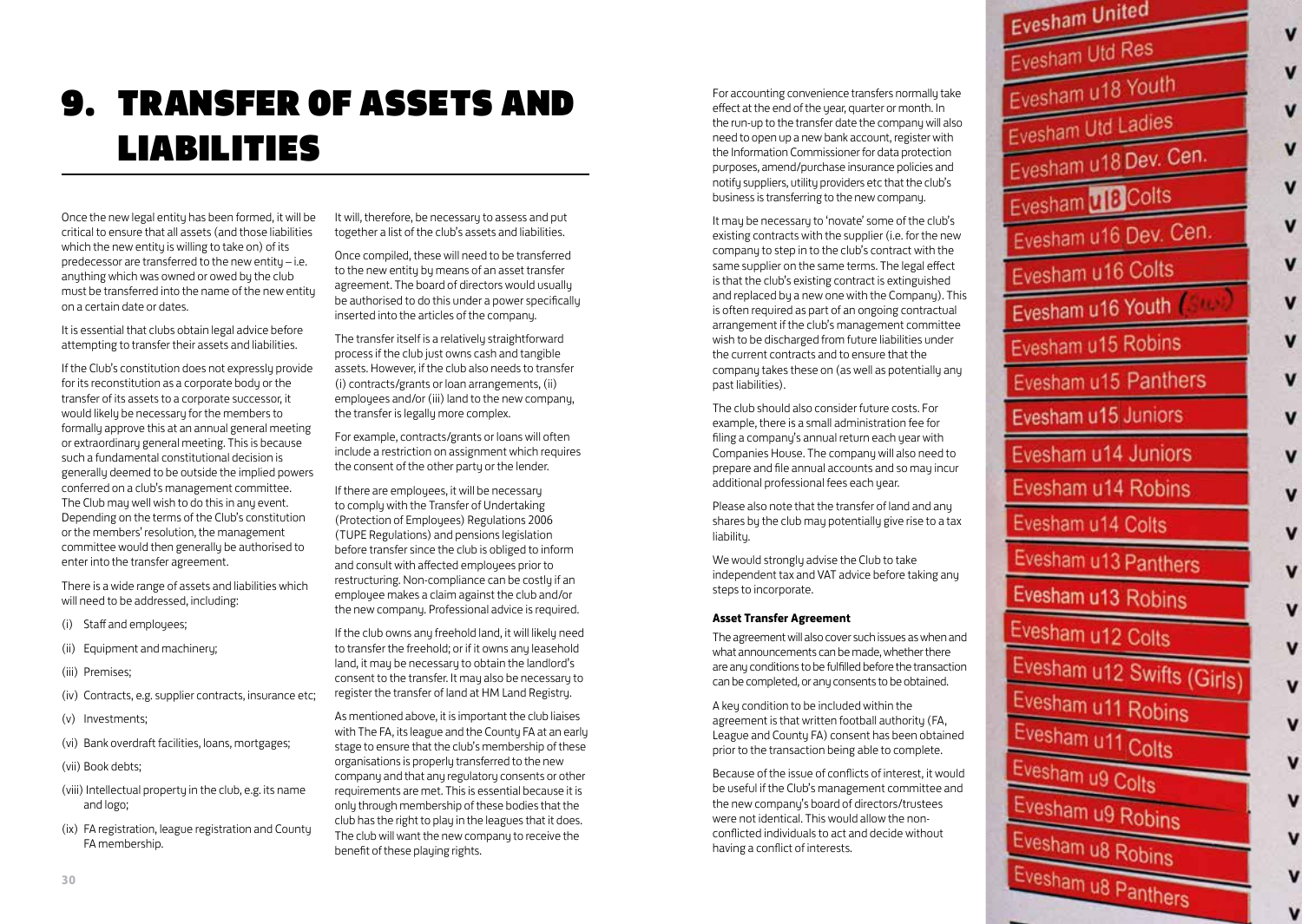

### 10. Taxation Clearances

If a club wishes to register as a Community Amateur Sports Club, it will need to apply to HMRC, which runs the following helpline number: 08453 020203. The application form is available from its website, www.hmrc.gov.uk/charities, and will need to be accompanied with a copy of the club's constitution.

If a club amends its constitution to become a charity, then it will normally need to register with the Charity Commission to obtain a charity registration number. www.hmrc.gov.uk/charities

If a club has an annual income of under £5,000 then it will not be able to register with the Charity Commission. It will need to register instead with HMRC Charities using the website address and telephone number above.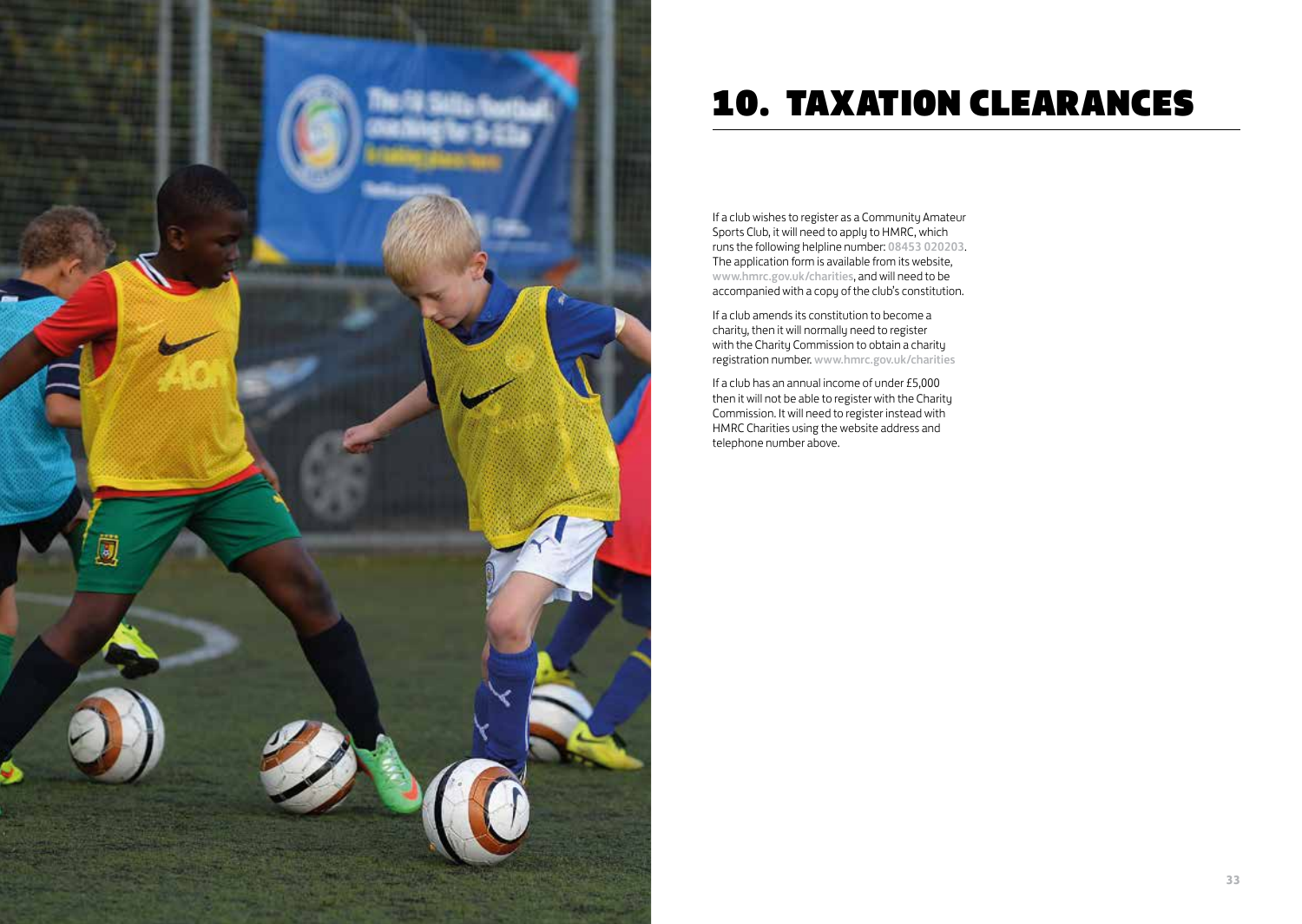

## App endix 1

of new legal structure

**Steps to incorporation (Company Limited by Guarantee)**

| Step 1<br>Is incorporation right for your club?                                   | Review existing legal structure and determine whether<br>incorporation is appropriate under the circumstances, taking<br>independent legal and tax advice before proceeding. The FA<br>Legal Helpline is available free of charge on 0191 211 7799<br>or by sending an email to: CSLegalHelp@TheFA.com |  |  |
|-----------------------------------------------------------------------------------|--------------------------------------------------------------------------------------------------------------------------------------------------------------------------------------------------------------------------------------------------------------------------------------------------------|--|--|
| Step <sub>2</sub><br>Obtain Prior Regulatory Clearance                            | Consult with relevant football authorities (FA, County FA and<br>League(s) in relation to the proposed incorporation.                                                                                                                                                                                  |  |  |
| Step 3<br>Internal Notification: Is Committee<br>and/or member approval required? | Consider the existing club's governing document (constitution<br>and/or rules) to confirm the requirements and voting process for<br>approving the incorporation.                                                                                                                                      |  |  |
| Step 4<br><b>External Notification</b><br>(FA, County FA and League(s))           | Confirm decision to proceed and notify relevant<br>governing bodies.                                                                                                                                                                                                                                   |  |  |
| Step 5                                                                            | • Form IN01                                                                                                                                                                                                                                                                                            |  |  |
| Incorporate new legal entity                                                      | Memorandum of Association                                                                                                                                                                                                                                                                              |  |  |
|                                                                                   | Articles of Association                                                                                                                                                                                                                                                                                |  |  |
|                                                                                   | Registration fee of £40 (or £100 for 'same day' service)                                                                                                                                                                                                                                               |  |  |
| Step 6<br>Rules and Bye Laws                                                      | Adopt bye-laws for new legal entity                                                                                                                                                                                                                                                                    |  |  |
| Step 7<br>Complete the Transfer                                                   | Transfer the assets and liabilities of the existing club to a new<br>entity after obtaining football authority approval.                                                                                                                                                                               |  |  |
| Step 8                                                                            | Register with HMRC for corporation tax purposes following                                                                                                                                                                                                                                              |  |  |
| Taxation clearance                                                                | change of legal entity. Consider VAT registration depending on<br>nature of supplies and tax advice where required.                                                                                                                                                                                    |  |  |
| Step 9                                                                            | To members, suppliers, contractors etc.                                                                                                                                                                                                                                                                |  |  |
| Internal and External Notification                                                |                                                                                                                                                                                                                                                                                                        |  |  |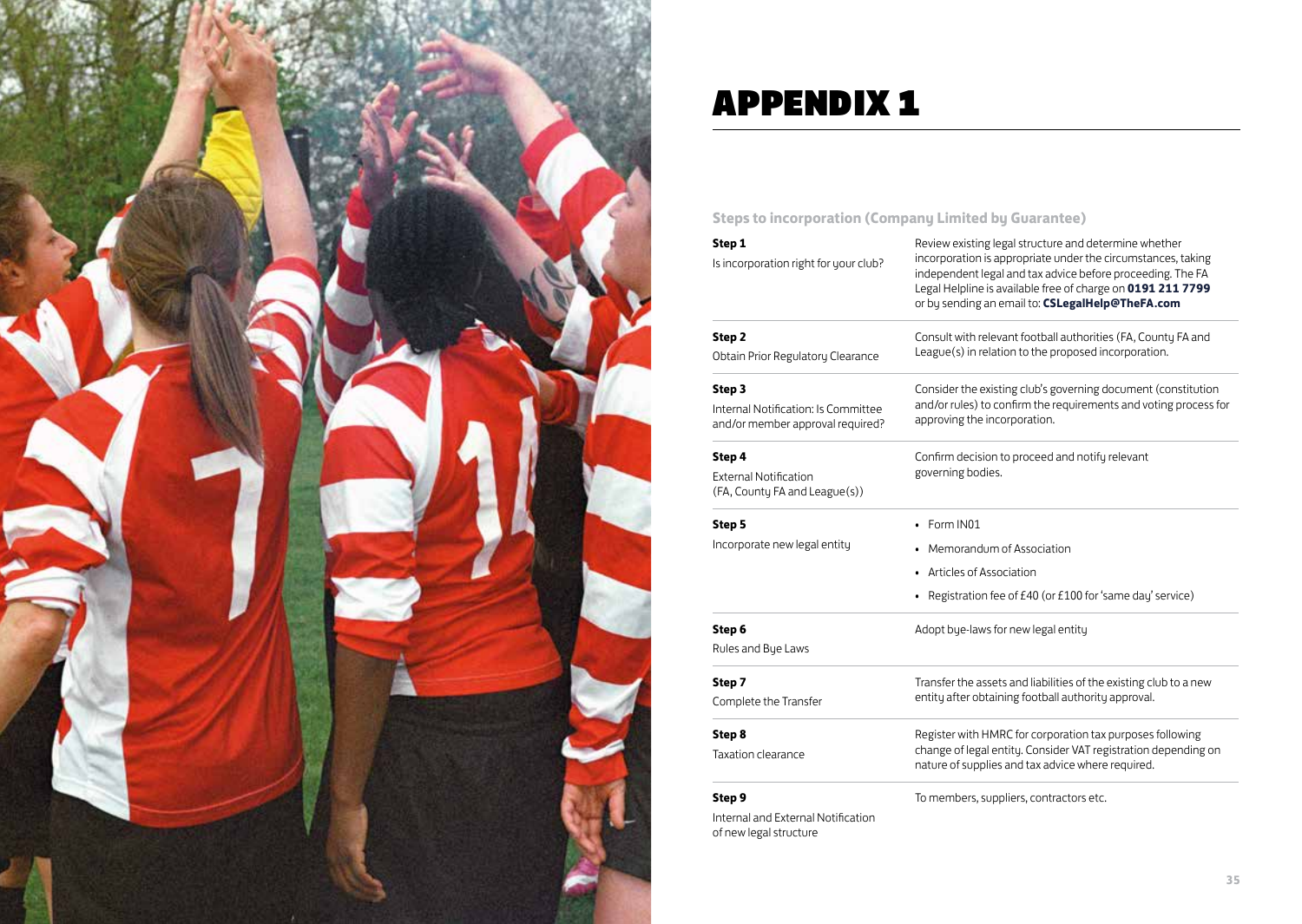Extract from the Standardised Rules for use by all competitions at Steps 1 to 6 inclusive of the National League System.

#### **RULE 2.9**

#### **Transfer of Membership – Transfer as a Going Concern**

2.9.1 In the event that any club which resolves to transfer its membership of the Competition from one legal entity to a different legal entity, other than in the circumstances shown at 2.9.2, the Board will use the following minimum criteria in deciding whether to approve that transfer:

- (a) The shareholders or members of the Club have voted to agree to the transfer of the Club's membership to the new entity.
- (b) All Football Creditors in the Club must be paid in full or transferred in full (with each creditor's consent) to the new entity, and evidenced as such.
- (c) All other creditors in the Club must be paid in full or Secured or transferred in full (with each creditor's consent) to the new entity and evidenced as such.
- (d) The proposed new entity has provided financial forecasts to The FA and the Competition showing its ability to fund the Club for the next twelve (12) months or to the end of the Playing Season following transfer (whichever is the longer) and that evidence of funding sources has been provided.
- (e) The FA must have given approval for the transfer to take place.

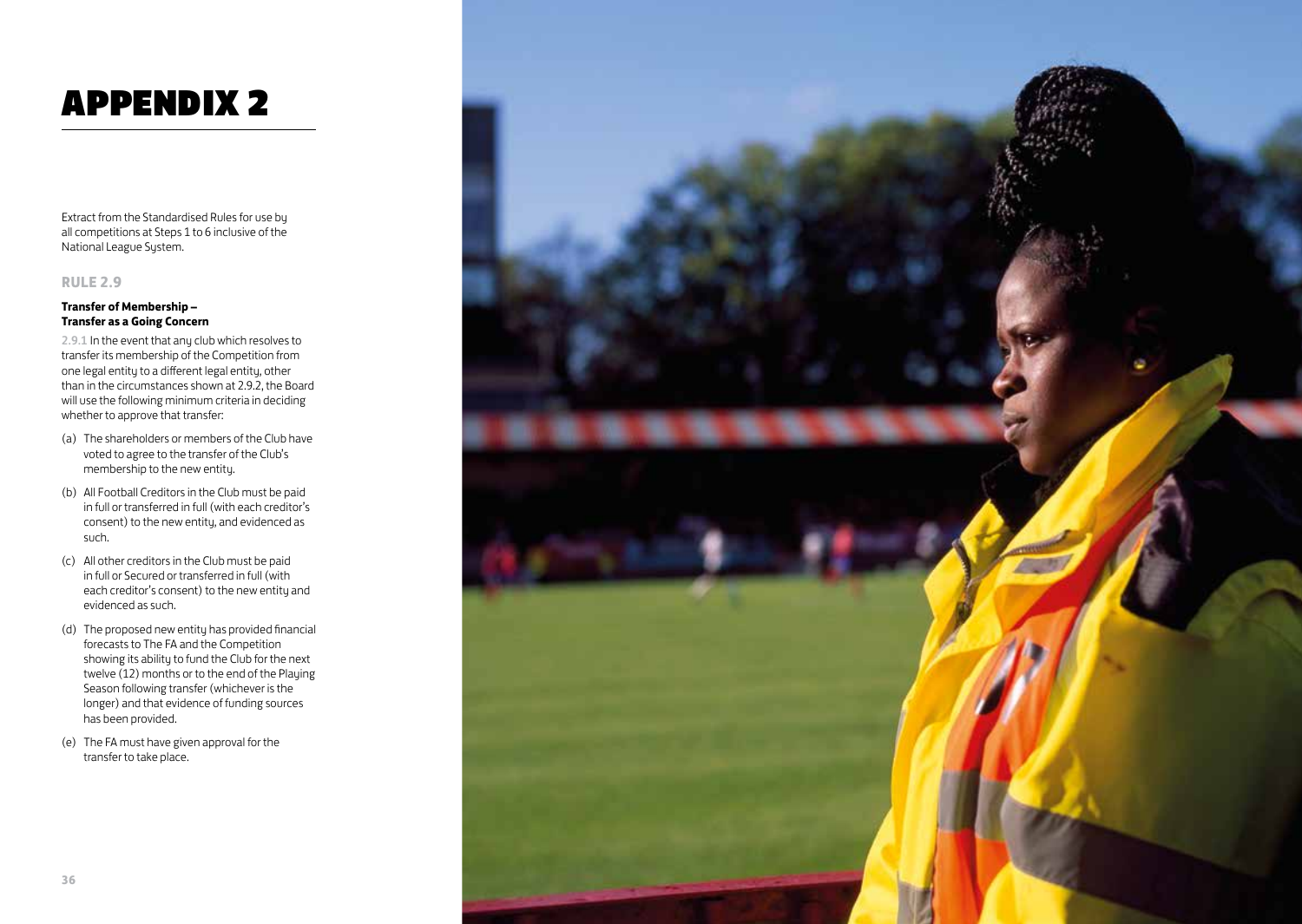## **APPENDIX 3**

### **FA RULE I 2(b)(c) PROVISIONS RELATING TO CLUBS**

#### **2 (b) General Provisions**

A Club shall include the following provisions in its Articles of Association (where a corporate body) or Club rules (where an unincorporated association):

- (i.) "The members and the directors of the Company shall so exercise their rights, powers and duties and shall where appropriate use their best endeavours to ensure that others conduct themselves so that the business and affairs of the Company are carried out in accordance with the Rules and regulations of The Football Association Limited for the time being in force.
- (ii.) No proposed alteration to the provisions set out herein shall be effective unless the proposed alteration has been approved in writing by The Football Association Limited 14 days or more before the day on which the alteration is proposed to take place.
- (iii.) The office of (a/an Director/Officer or Official)\* shall be vacated if such person is subject to a decision of The Football Association Limited that such person be suspended from holding office or from taking part in any football activity relating to the administration or management of a football club."

### **2 (c) Club Companies – Winding Up Provisions**

A Club which is incorporated under the Act shall have the following provisions in its Articles of Association: "On the winding-up of the Company the surplus assets shall be applied, first, in repaying the Members the amount paid on their shares respectively. If such assets are insufficient to repay the said amount in full, they shall be applied rateably, so that the loss shall fall upon the Members in proportion to the amount called up on their shares respectively. No Member shall be entitled to have any call upon other Members for the purpose of adjusting the Members' rights; but where any call has been made and has been paid by some of the Members such call be enforced against the remaining Members for the purpose of adjusting the rights of the Members between themselves. If the surplus assets shall be more than sufficient to pay to the Members the whole amount paid upon their shares, the balance shall be given by the Members of the Club, at or before the time of dissolution as they shall direct, to The Football Association Benevolent Fund, or to some Club or Institute in the [here insert the name of the appropriate city or county] having objects similar to those set out in the Memorandum of Association or to any local charity, or charitable or benevolent institution situate within the said [here insert the name of the appropriate city or county]. In default of any such decision or apportionment by the Members of the Club, the same to be decided upon and apportioned by a Judge of the High Court of Justice having jurisdiction in such winding-up or dissolution and as he shall determine. Alternatively such balance may be disposed of in such other manner as the Members of the Club may, with the written consent of The Football Association Limited, determine."

ENDIX 3<br>
ENDIX 3<br>
Under the Cooperative and Community Interest<br>
Under the Cooperative and Community Interest Company under the Act or as a registered society under the Cooperative and Community Benefit Societies Act 2014, it shall include all of the above provisions in its Articles of Association or rules. Should these provisions not be acceptable to the relevant Regulator, any proposed variation from the above provisions must receive prior written approval from The Association. The Association will consider any such variations on a case by case basis.

#### **Note**

Rule **I** 2(b) and (c) has been drafted for use by companies limited by shares. Any variations from Rule **I** 2(b) and (c) for clubs that wish to adopt a different structure such as a company limited by guarantee or to register as a CIC or a Society will be considered on a case by case basis. Clubs should contact the Financial Regulation Dept at The FA for further direction on clubgovernance@TheFA.com

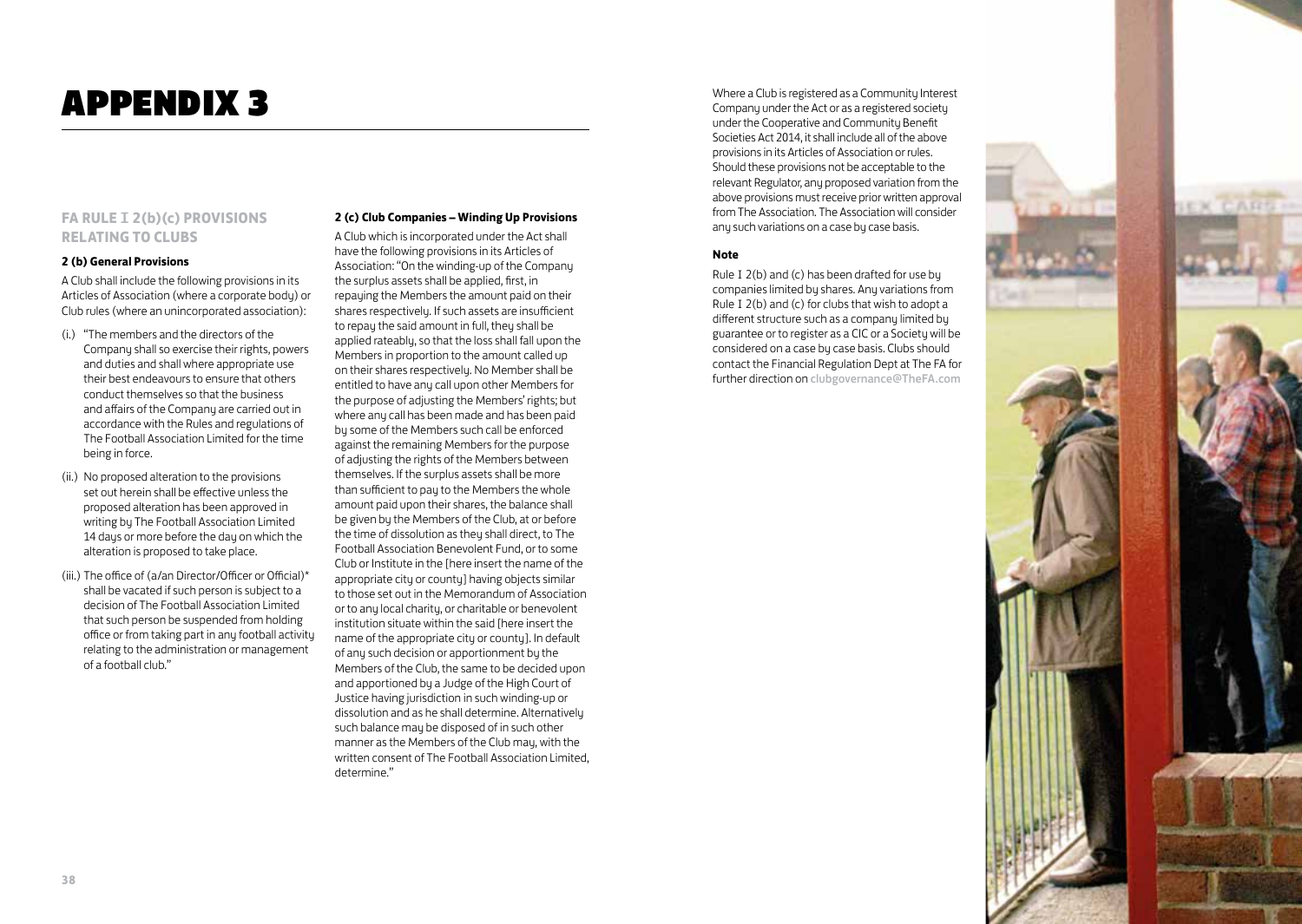## **APPENDIX 4 7. Resignation and Expulsion**

### **Suggested FA Club Rules for Unincorporated Associations**

#### **1. Name**

The Club shall be called ................ (the "Club").

#### **2. Objects**

The objects of the Club shall be to provide facilities, promote the game of Association Football, to arrange matches and social activities for its members, and community participation in the same.

#### **3. Status of Rules**

These Rules (the "Club Rules") form a binding agreement between each member of the Club.

#### **4. Rules and Regulations**

- (a) The members of the Club shall so exercise their rights, powers and duties and shall, where appropriate, use their best endeavours to ensure that others conduct themselves so that the business and affairs of the Club are carried out in accordance with the Rules and Regulation of The Football Association Limited ("The FA"), County Football Association to which the Club is affiliated ("Parent County Association") and Competitions in which the Club participates, for the time being in force.
- (b) No alteration to the Club Rules shall be effective without written approval by the Parent County Association. The FA and the Parent County Association reserve the right to approve any proposed changes to the Club Rules.
- (c) The Club will also abide by The FA's Safeguarding Children Policies and Procedures, Codes of Conduct and the Equal Opportunities and Anti-Discrimination Policy as shall be in place from time to time.

#### **5. Club Membership**

- (a) The members of the Club from time to time shall be those persons listed in the register of members (the "Membership Register") which shall be maintained by the Club Secretary.
- (b) Any person who wishes to be a member must apply on the Membership Application Form and deliver it to the Club. Election to membership shall be at the discretion of the Club Committee and granted in accordance with the anti-discrimination and equality policies which are in place from time to time. An appeal against refusal may be made to the Club Committee in accordance with the Complaints Procedure in place from time to time. Membership shall become effective upon an applicant's name being entered in the Membership Register.
- (c) In the event of a member's resignation or expulsion, his or her name shall be removed from the Membership Register. (d) The FA and Parent County Association shall be given access to the Membership Register on demand.

#### **6. Annual Membership Fee**

- (a) An annual fee payable by each member shall be determined from time to time by the Club Committee and set at a level that will not pose a significant obstacle to community participation. Any fee shall be payable on a successful application for membership and annually by each member. Fees shall not be repayable.
- (b) The Club Committee shall have the authority to levy further subscriptions from the members as are reasonably necessary to fulfil the objects of the Club.

- (a) A member shall cease to be a member of the Club if, and from the date on which, he/ she gives notice to the Club Committee of his / her resignation. A member whose annual membership fee or further subscription is more than two (2) months in arrears shall be deemed to have resigned.
- (b) The Club Committee shall have the power to expel a member when, in its opinion, it would not be in the interests of the club for them to remain a member. An appeal against such a decision may be made to the Club Committee in accordance with the Complaints Procedure in force from time to time.
- (c) A member who resigns or is expelled shall not be entitled to claim any, or any share of. any, of the income and assets of the Club (the "Club Property").

### **8. Club Committee**

- (a) The Club Committee shall consist of the following Club Officers: Chairperson, Vice Chairperson, Treasurer, Secretary, Minutes Secretary and up to five (5) other members, all elected at an Annual General Meeting ("AGM").
- (b) Each Club Officer and Club Committee Member shall hold office from the date of appointment until the next AGM unless otherwise resolved at an Extraordinary General Meeting ("EGM"). One person may hold no more than two (2) positions of Club Officer at any time. The Club Committee shall be responsible for the management of all the affairs of the Club. Decisions of the Club Committee shall be made by a simple majority of those attending the Club Committee meeting. The Chairperson of the Club Committee meeting shall have a casting vote in the event of a tie. Meetings of the Club Committee shall be chaired by the .................,or in their absence the ................ . The quorum for the transaction of the business of the Club Committee shall be three (3).
- (c) Decisions of the Club Committee shall be entered into the Minute Book of the Club to be maintained by the Club Secretary.
- (d) Any member of the Club Committee may call a meeting of the Club Committee by giving not less than seven days' notice to all members of the Club Committee. The Club Committee shall hold not less than four (4) meetings per year.
- (e) An outgoing member of the Club Committee may be re-elected. Any vacancy on the Club Committee which arises between AGMs shall be filled by a member proposed by one (1) and seconded by another one (1) of the remaining Club Committee members and approved by simple majority of the remaining Club Committee members.
- (f) Save as provided for in the Rules and Regulations of The FA, the Parent County Association and any applicable Competition, the Club Committee shall have the power to decide all questions and disputes arising in respect of any issue concerning the Club Rules.
- (g) The position of a Club Officer shall be vacated if such a person is subject to a decision of The FA that such person be suspended from holding office or from taking part in any football activity relating to the administration or management of a football club.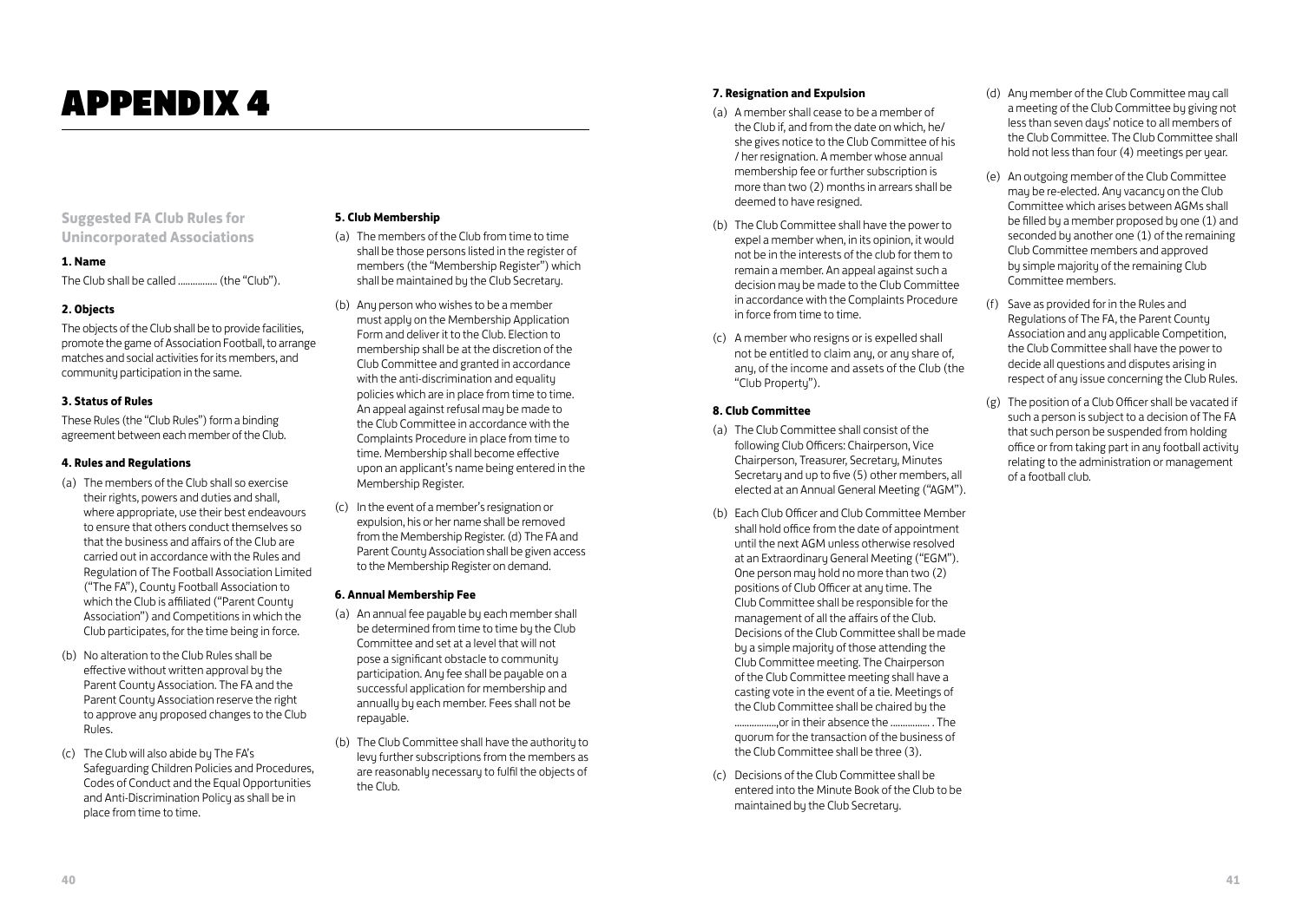#### **9. Annual and Extraordinary General Meetings**

(a) An AGM shall be held in each year to:

- (i) receive a report of the activities of the Club over the previous year;
- (ii) receive a report of the Club's finances over the previous year;
- (iii) elect members of the Club Committee; and
- (iv) consider any other business.
- (b) Nominations for election of members as Club Officers or as members of the Club Committee shall be made in writing by the proposer and seconder, both of whom must be existing members of the Club, to the Club Secretary not less than 21 days before the AGM. Notice of any resolution to be proposed at the AGM shall be given in writing to the Club Secretary not less than 21 days before the Meeting.
- $(c)$  An EGM may be called at any time by the Club Committee and shall be called within 21 days of the receipt by the Club Secretary of a requisition in writing, signed by not less than five members, stating the purposes for which the Meeting is required and the resolutions proposed. Business at an EGM may be any business that may be transacted at an AGM.
- (d) The Secretary shall send to each member at their last known address written notice of the date of a General Meeting (whether an AGM or an EGM) together with the resolutions to be proposed at least 14 days before the meeting.
- (e) The quorum for a General Meeting shall be
	- (i) The Chairperson, or in their absence a member selected by the Club Committee, shall take the chair. Each member present shall have one vote and resolutions shall be passed by a simple majority. In the event of an equality of votes, the Chairperson of the Meeting shall have a casting vote.
	- (ii) The Club Secretary, or in their absence a member of the Club Committee, shall enter the Minutes of General Meetings into the Minute Book of the Club.

#### **10. Club Teams**

At its first meeting following each AGM , the Club Committee shall appoint a Club member to be responsible for each of the Club's football teams. The appointed members shall be responsible for managing the affairs of the team. The appointed members shall present to the Club Committee at its last meeting prior to an AGM a written report of the activities of the team.

### **11. Club Finances**

- (a) A bank account shall be opened and maintained in the name of the Club (the "Club Account"). Designated account signatories shall be the Club Chairperson, the Club Secretary and the Club Treasurer. No sum shall be drawn from the Club Account except by cheque signed by two of the three designated signatories. All monies payable to the Club shall be received by the Treasurer and deposited in the Club Account.
- (b) The Club Property shall be applied only in furtherance of the objects of the Club. The distribution of profits or proceedings arising from the sale of Club Property to members is prohibited.
- (c) The Club Committee shall have the power to authorise the payment of remuneration and expenses to any member of the Club (although a Club shall not remunerate a member for playing) and to any other person or persons for services rendered to the Club.
- (d) The Club may provide sporting and related social facilities, sporting equipment, coaching, courses, insurance cover, medical treatment, away match expenses, post-match refreshments and other ordinary benefits of Community Amateur Sports Clubs as provided for in the Finance Act 2002.
- (e) The Club may also in connection with the sports purposes of the Club:
	- (i) sell and supply food, drink and related sports clothing and equipment;
	- (ii) employ members (although not for playing) and remunerate them for providing goods and services, on fair terms set by the Club Committee without the person concerned being present;
	- (iii) pay for reasonable hospitality for visiting teams and guests; and
	- (iv) indemnify the Club Committee and members acting properly in the course of the running of the Club against any liability incurred in the proper running of the Club (but only to the extent of its assets).
- (f) The Club shall keep accounting records for recording the fact and nature of all payments and receipts so as to disclose, with reasonable accuracy, at any time, the financial position, including the assets and liabilities of the Club. The Club must retain its accounting records for a minimum of six (6) years.
- (g) The Club shall prepare an annual "Financial Statement" in such format as shall be available from The FA from time to time. The Financial Statement shall be verified by an independent, appropriately qualified accountant and shall be approved by members at a General Meeting. A copy of any Financial Statement shall, on demand, be forwarded to The FA.
- (h) The Club Property, other than the Club Account, shall be vested in not less than two (2) and not more than four (4) custodians, one of whom shall be the Treasurer (the "Custodians"), who shall deal with the Club Property as directed by decisions of the Club Committee, and entry in the Minute Book shall be conclusive evidence of such a decision.
- (i) The Custodians shall be appointed by the Club in a General Meeting and shall hold office until death or resignation unless removed by a resolution passed at a General Meeting.
- (j) On their removal or resignation, a Custodian shall execute a Conveyance in such form as is published by The FA from time to time to a newly elected Custodian or the existing Custodians as directed by the Club Committee. The Club shall, on request, make a copy of any Conveyance available to The FA. On the death of a Custodian, any Club Property vested in them shall vest automatically in the surviving Custodians. If there is only one surviving Custodian, an EGM shall be convened as soon as possible to appoint another Custodian.
- (k) The Custodians shall be entitled to an indemnity out of the Club Property for all expenses and other liabilities reasonably incurred bu them in carruing out their duties.

#### **12. Dissolution**

A resolution to dissolve the Club shall only be proposed at a General Meeting and shall be carried by the majority of at least three-quarters of the members present.

The dissolution shall take effect from the date of the resolution and the members of the Club Committee shall be responsible for the winding up of the assets and liabilities of the Club.

Any surplus assets remaining after the discharge of the debts and liabilities of the Club shall be transferred to another Club, a Competition, the Parent County Association or The FA for use by them related to community sports.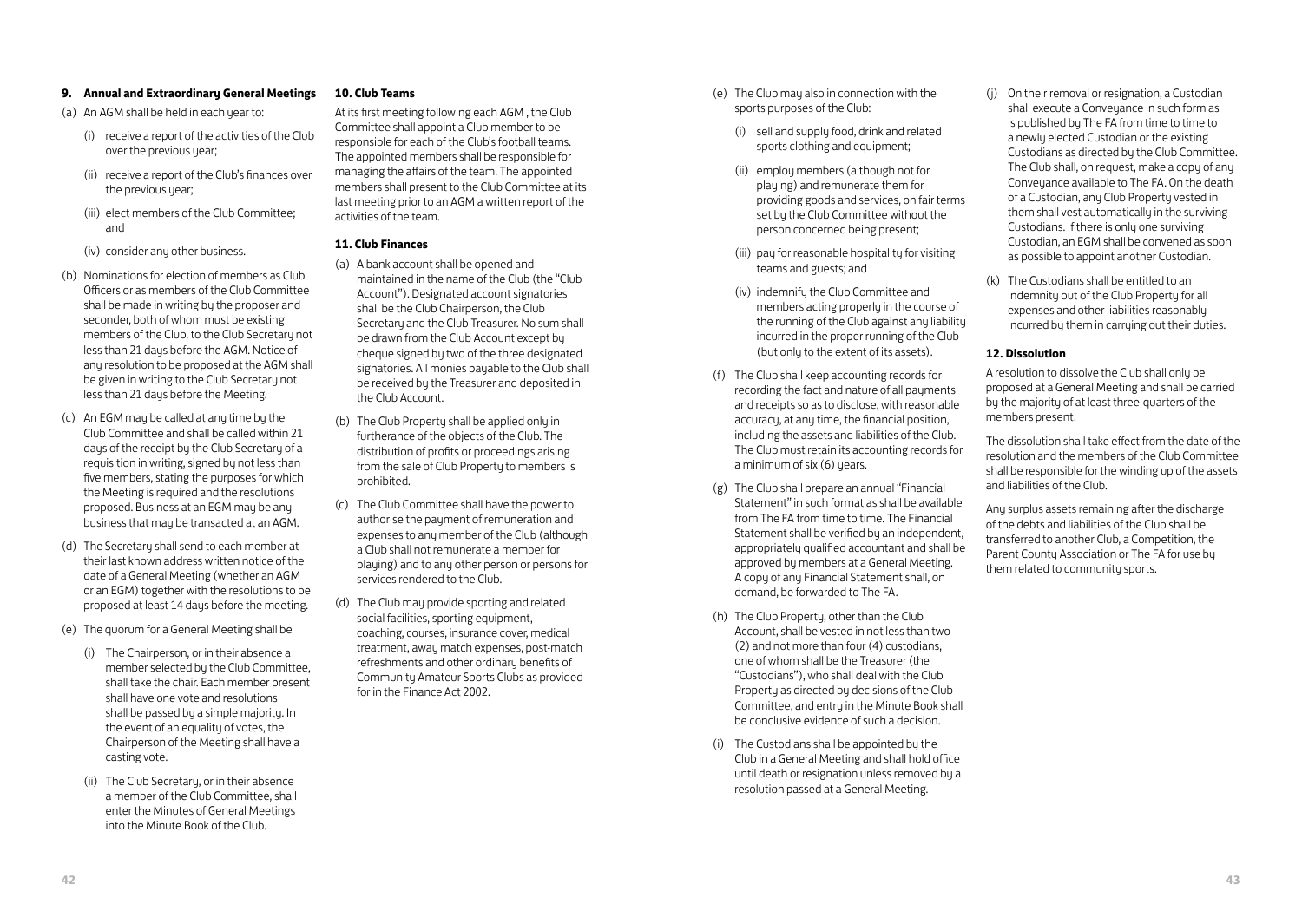

**Case study 1:** 

#### **Incorporation of Montagu and North Fenham Football Club**

Montagu and North Fenham Bous Club has operated in the Fenham ward of Newcastle upon Tune for over 60 years. The Club runs representative teams from under 6s to under 18s, including 5 girls' teams. Football coaching is available to children from aged 3 upwards. It is part of the fabric of grassroots football in the city and counts Michael Chopra, Kevin Richardson and Newcastle United assistant manager, John Carver, among its former players.

The Club started as an unincorporated association club and was reformed as a charitable trust in 1962, adopting a trust deed as its governing document, with objects providing for the welfare of children and young people in the Slatyford area of Newcastle and other city wards. The Club occupies and operates from a single site base in Slatyford which comprises an indoor 5aside pitch and common room. The property is owned by the Local Authority and leased to the National Association of Clubs for Young People (NACYP). NACYP acts as the custodian trustee of the property (holding the legal title) and the club became the managing trustee (assuming all responsibilities for occupying and managing the property) approximately 40 years ago.

Since the legal structure of the Club was that of a charitable trust, it did not have a separate "legal personality" which means the Club could not hold property or employ staff or enter in to contracts in its own name. All of these essential parts of running a grassroots club had to be done by and in the names of the board of trustees, acting on behalf of the Club and its members. This can cause problems as trustees come and go (by retirement, resignation, death or otherwise) which means interests in property in particular have to be assigned to the continuing members of the board in such circumstances.

In terms of liability, the Club's unincorporated status also meant that the board members of the Club would be jointly and severally liable for any liabilities of the Club which it was not possible to satisfy from the Club's assets. The Club also wished to develop new facilities since its existing Clubhouse had become dilapidated and in need of substantial repair. This would require the Club to engage builders and enter in to contracts, which are ultimately arrangements which carry elements of risk.

It was therefore concluded that the charitable trust was no longer an appropriate legal structure through which the Club should carry on its operations for the benefit of the local community.

The Club considered the available options and concluded that a charitable company limited by guarantee would be the best legal structure for the Club to adopt in order to safeguard its future operating activities, allow it to contract in its own name and limit the liability of the legal members of the Club.

The new governing document of the Club would be the new company's articles of association. The Club would be renamed as "Montagu & North Fenham Football Club," as it had in practice become known locally. The trustees would perform a dual role in the new company, as both company directors and legal members. This allows the trustees to effect decisions at both board and member level, as appropriate, whenever they meet. Certain key decisions under English company law are reserved to the members for approval (e.g. changing the articles of association, changing the name, winding up etc) and therefore it is common in charitable companies for the trustees to be able to be engaged to perform this dual role.

The MDIX 5 In terms of the wider club membership, the sand bue laws from time to time addres articles provided expressly for the board to adopt rules and bye laws from time to time addressing the admission, classification and benefits of subscribing members from time to time. This allows the members to remain engaged in the Club and be able to make representations to the board, including the nomination of trustees.

> The new company applied for and was awarded charitable status by the Charity Commission in 2012. The assets and undertaking of the original charitable trust were then transferred to the new company which started its operations the following season.

Any proposed change to the Club's legal structure requires County FA consent so it's important to factor this in to your conversion timeline and apply in good time.

As a charitable company, the Club is now in a position to be able to contract, employ staff and hold property in its own name. It has retained its charitable status (albeit with a new registered charity number), all that has changed is the legal structure through which the Club carries on its sporting activities which are so vital to the local community.

Chair of Trustees, Neil Rowan, said: "Incorporating the Club has been a massive step for us and will allow us to develop it in so many ways. including by application for grant funding for the construction of new facilities. As a board, we were quite surprised to discover the personal liability implications of remaining unincorporated, particularly in view of our future plans to develop new facilities, so establishing the Club as a charitable company was the logical way forward for us. With professional support via The FA, the process is not as complicated or long as you may think. It's certainly worth doing to ensure the Club is in the best possible place to improve the playing experience of local kids, as well as protect the board members who give up their time to run the Club free of charge."

For more information on this case study please contact Football Secretary at Montagu and North Fenham Football Club on 0191 275 0676 .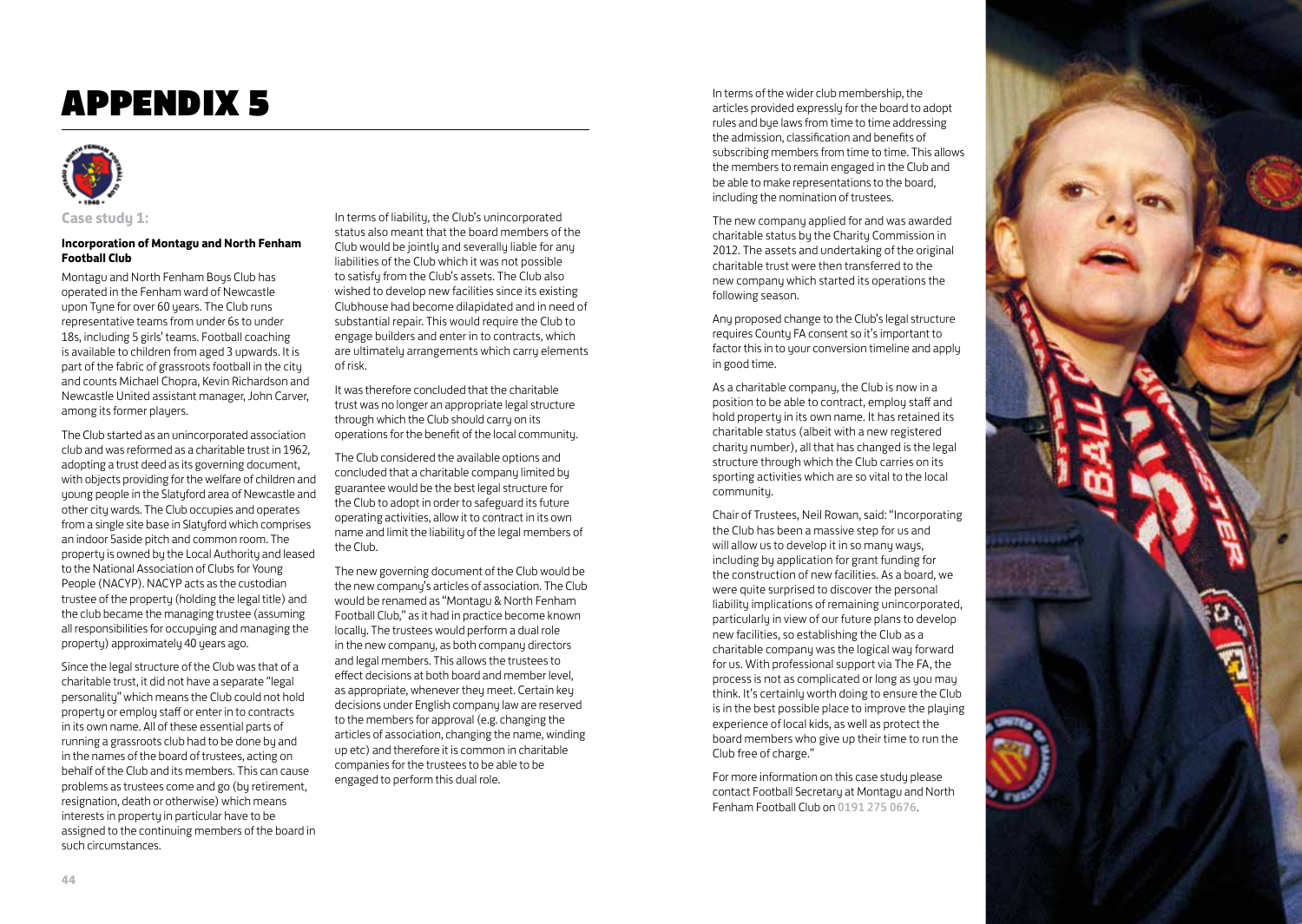### **APPENDIX 6**



**Case study 2:** 

#### **Charitable Status of Leatherhead Youth Football Club**

Leatherhead Youth FC was established as an unincorporated association club 20 years ago. It operates from a single site in Leatherhead, Surrey which is leased to the Club by the Local Authority. Facilities include a pavilion with cafe and bar, onsite car parking and 8 grass football pitches, including 11 a side, 9 a side, 7 a side and 5 a side. The club also has a grass training area roughly the size of an 11 side football pitch.

The Club was keen to re-evaluate both its legal structure and tax status as it prepared to embark on a project to raise funds for the construction of new facilities. As an unincorporated association, the Club had no separate legal personality (which meant it could not contract, hold property or employ staff in its own name) and, if the Club ever suffered any liabilities which it could not satisfu out of its own assets, the Management Committee would be jointly and severally liable on an unlimited basis, which means their personal assets could be at risk.

The Club has also undertaken significant fundraising initiatives which have resulted in personal donations and other finance from generous benefactors; but without any special tax status, any such donations would not qualify for Gift Aid or tax relief. It was therefore decided that the best option would be for the Club to change its tax status to a charity and its legal structure to a company limited by guarantee.

The benefits of charitable status include:

- Tax exemption for fundraising income:
- Non-domestic business mandatory rate relief on all property used to carry out the Club's objectives. Mandatory relief entitles the Club to an 80% reduction while discretionary relief of an additional 20% may be awarded by the Local Authority on a merits basis;
- Increased accessibility to and eligibility for grant funding from a range of grant organisations;
- • Opportunities to generate income from support from commercial partners, including by either:
- • commercial sponsorship; or
- • corporate Gift Aid donation under the donor company's CSR (corporate social responsibility) policy; and
- • Gift Aid for individual donations (which allows the Club to reclaim an extra 25p for every £1 donation, therefore the £1 is actually worth £1.25).

Changing the legal structure to a company would allow the Club to:

- (i) operate in its own name as a separate legal entity, distinct from the Management Committee members; and
- (ii) limit the liability of the Club's members.

Any proposed change to the Club's legal structure requires County FA consent so it's important to factor this in to your conversion timeline and apply in good time.

The Club also wishes to further develop its facilities by undertaking refurbishment works on the clubhouse and building a new outdoor floodlit artificial turf pitch. Both arrangements involve contractual commitments and therefore a corporate vehicle was appropriate to limit liability.

The Club engages in what is known as "non-primary<br>purpose" trading (i.e. commercial in nature which is<br>not intended to further the objects of the charitable purpose" trading (i.e. commercial in nature which is not intended to further the objects of the charitable Club). These activities include bar sales, catering supplies made to non-members and the public and retail (buying goods in for the purpose of resale with a view to profit). It was therefore necessary to establish a wholly-owned trading subsidiary company in order to:

- ensure the Club separates its charitable activities from its commercial activities. In practice, the Club will only further charitable work in furtherance of its objects while the trading company will carry on commercial activities to generate income for the Club. Otherwise the management committee could be acting ultra vires (i.e. outside the scope of) their conferred authority as set out in the Club's articles of association;
- ensure that the profits generated from trading activities are able to be retained tax efficiently by the Club;
- • ensure the Club does not breach the non-primary purpose trading turnover limits permitted by HMRC (currently 25% of turnover where the Club's total income is £2000,000 or less, but subject to a maximum cap of £50,000) otherwise such income becomes taxable; and
- • ring-fence the Club's assets from risk since the trading company trades independently.

Chair of Trustees, Dennis Crema, said, *"Incorporating the Club and achieving charitable status was a natural step for us to take in order to give the Club the best opportunity to improve both facilities and the players' football experience. We recognised that, as volunteers, we all have other commitments and a limited time to spend on Club matters, so this restructure was intended to allow us all to work smarter going forward, taking full advantage of the tax reliefs, Gift Aid and rate relief available to registered charities. The conversion process was relatively straightforward with professional legal support via The FA and we now have the perfect platform through which to expand and improve the Club's activities."*

For more information on this case study please contact Leatherhead Youth FC on 01372 362 725 .